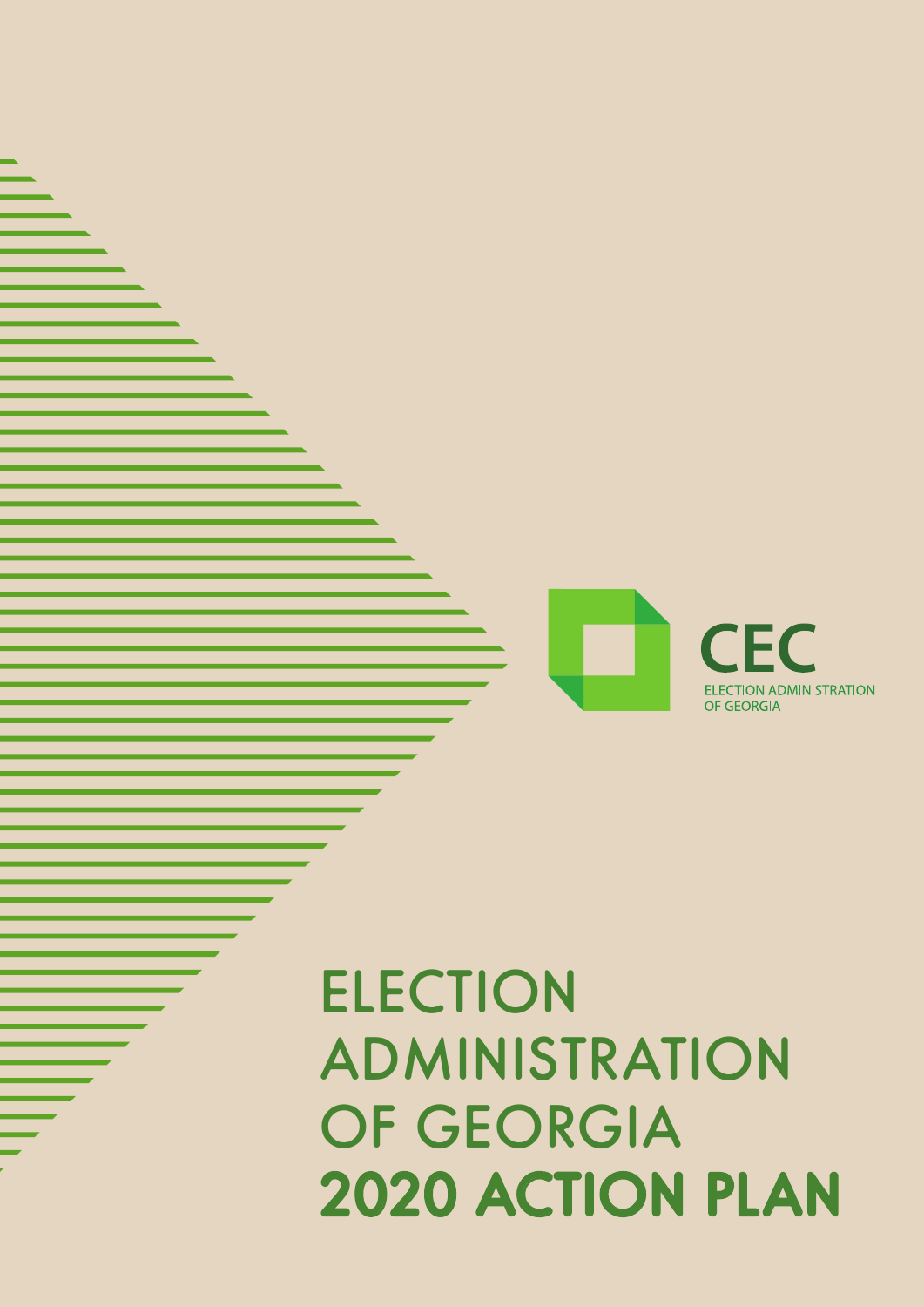## INTRODUCTION

The Election Administration Action Plan is a set of activities defined by the Central Election Commission of Georgia for 2020 and is based on the Strategic Plan of Election Administration 2020-2023.

This Action Plan has been developed in accordance with the Election Administration's planning, reporting, and monitoring rules to ensure that a modern, effective and transparent system is established in election administration.

The Election Administration's 2020 Action Plan was formulated with a new structure and as a short-term document focused heavily on strategic tasks' implementation. It clearly outlines the indicators of the outcome of the strategic tasks, the activities planned to achieve them, the performance indicators and the timeframes for implementation. The structural unit / training centre is responsible for reporting the activities carried out, which is listed in the action plan under "Responsible for Performance and Reporting". Reporting is performed quarterly and annually in accordance with the approved rule.

The action plan is drawn up with the involvement of the CEC officials, members, structural units and the LEPL Electoral Systems Development, Reforms and Training Centre for in collaboration with the International Foundation for Electoral Systems (IFES). In addition, members of the CEC Working Group on Ethnic Minorities and Persons with Disabilities were involved in the development of the Action Plan.

Implementation of the activities envisaged in the Action Plan, on the one hand, contributes to the achievement and sustainability of the strategic goals of the election administration, and on the other hand, to the high level of organization / administration of the Parliament of Georgia to be held in 2020.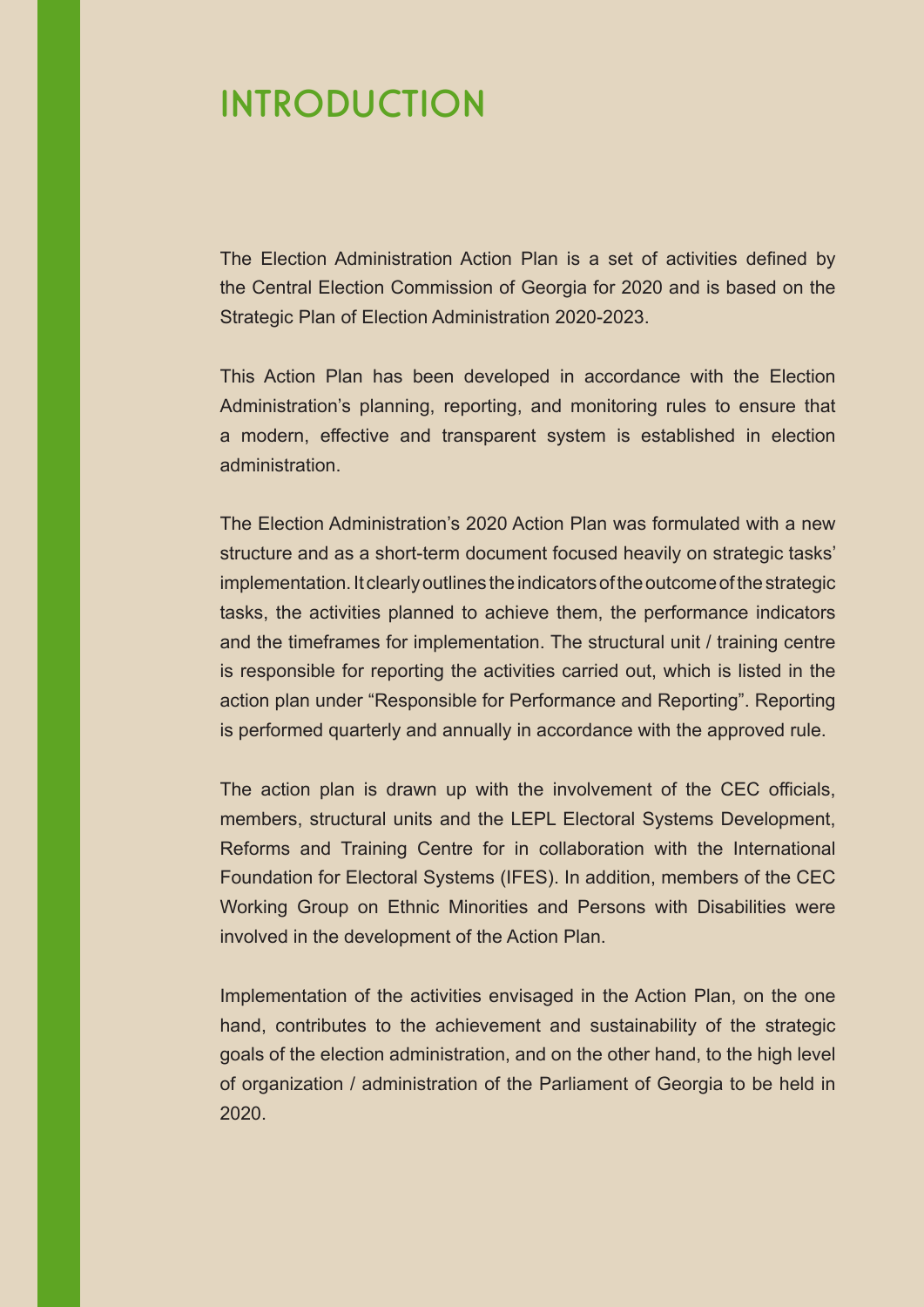## ACRONYMS, ABBREVIATIONS AND DEFINITION OF TERMS

| <b>Election Administration</b> | Central Election Commission of Georgia (CEC)<br>and its office, Supreme Election Commissions<br>(SEC) of Autonomous Republics of Abkhazia<br>and Adjara and its offices, District and Precinct<br><b>Election Commissions</b> |
|--------------------------------|-------------------------------------------------------------------------------------------------------------------------------------------------------------------------------------------------------------------------------|
| <b>CEC</b>                     | <b>Central Election Commission of Georgia</b>                                                                                                                                                                                 |
| <b>Training Centre</b>         | <b>LEPL Electoral Systems Development,</b><br><b>Reforms and Training Centre</b>                                                                                                                                              |
| <b>DEC</b>                     | <b>District Election Commission</b>                                                                                                                                                                                           |
| <b>IFES</b>                    | <b>International Foundation for Electoral Systems</b>                                                                                                                                                                         |
| <b>ACCEEEO</b>                 | <b>Association of European Election Officials</b>                                                                                                                                                                             |
| <b>PWDs</b>                    | <b>Persons with Disabilities</b>                                                                                                                                                                                              |
| <b>MIA</b>                     | <b>Ministry of Internal Affairs</b>                                                                                                                                                                                           |
| ISO 9001:2015                  | <b>Quality Management International</b><br>Certificate ISO 9001:2015                                                                                                                                                          |
| <b>HR</b>                      | <b>Human Resources</b>                                                                                                                                                                                                        |
| <b>CEC Working Group</b>       | Working group created by the CEC<br>Chairperson's order from the CEC staff and/or<br>Training Centre for planning and implementing<br>a specific project                                                                      |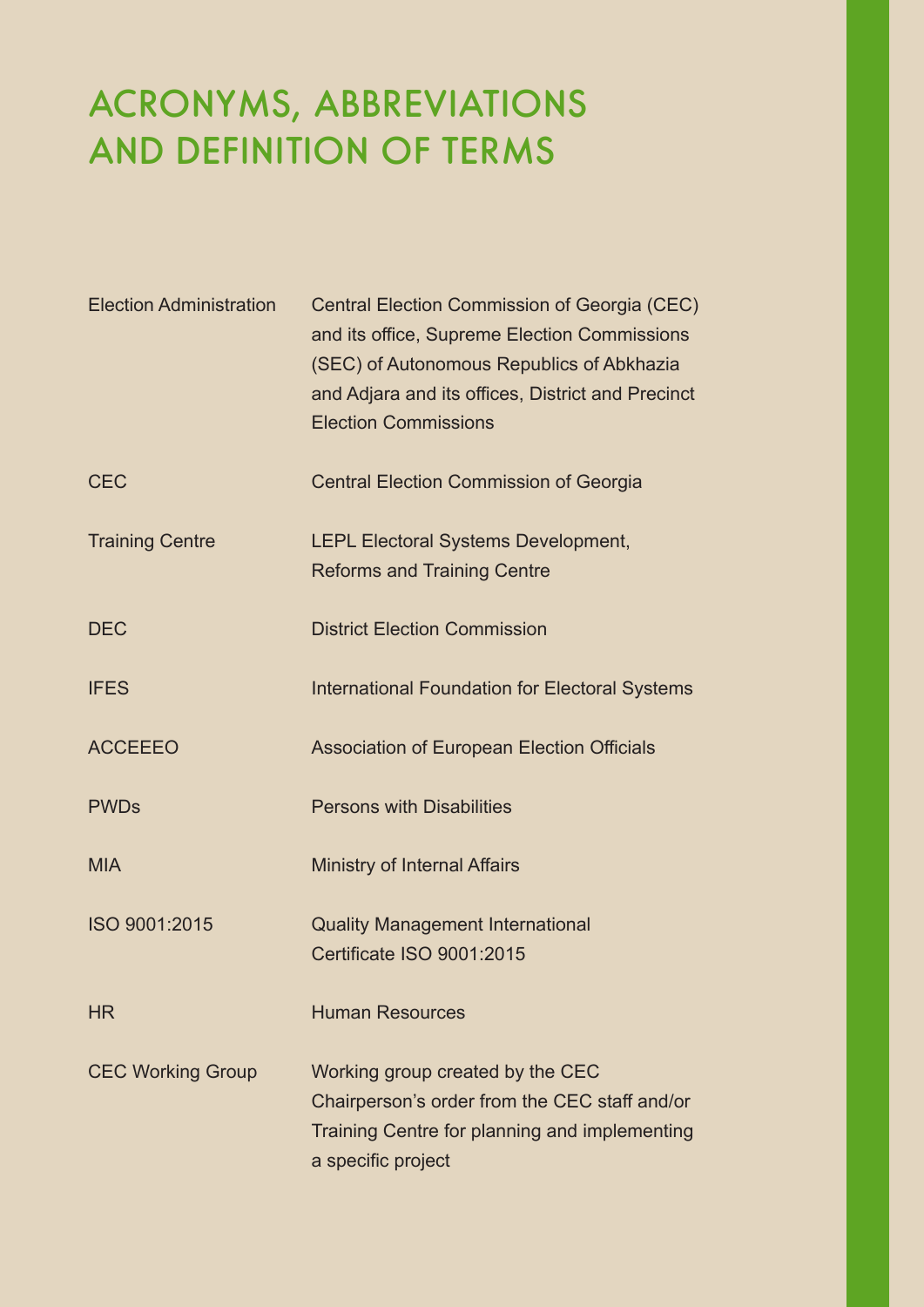**№ Ordinance annex**

Draft Action Plan 2020 of Election Administration

|         | <b>Strategic Pillar</b>                                                                                                                         | <b>Electoral Culture and Education</b>                                                                                                                                                                                                         |  |  |  |                        |                                       |  |  |                                                       |
|---------|-------------------------------------------------------------------------------------------------------------------------------------------------|------------------------------------------------------------------------------------------------------------------------------------------------------------------------------------------------------------------------------------------------|--|--|--|------------------------|---------------------------------------|--|--|-------------------------------------------------------|
|         |                                                                                                                                                 | Informing voters and other stakeholders through efficient and innovative educational programs that will strengthen electoral culture, increase the possibility of<br>making informed choices for voters                                        |  |  |  |                        |                                       |  |  |                                                       |
| 1.1.    | Goal                                                                                                                                            | Voters and other stakeholders informed/educated                                                                                                                                                                                                |  |  |  |                        |                                       |  |  |                                                       |
| 1.1.1   | Objective                                                                                                                                       | Define and implement effective educational programs                                                                                                                                                                                            |  |  |  |                        |                                       |  |  |                                                       |
|         | <b>Objective Outcome Indicator</b>                                                                                                              | Participants of voter educationional programs have an increased awareness of electoral issues<br>The cumulative number of participants in educational programs has increased<br>Majority of participants positively assess educational program |  |  |  |                        |                                       |  |  |                                                       |
|         |                                                                                                                                                 |                                                                                                                                                                                                                                                |  |  |  | Term of Implementation |                                       |  |  |                                                       |
| N       | Activity                                                                                                                                        | Performance Indicator                                                                                                                                                                                                                          |  |  |  |                        | I II III IV V VI VII VIII IX X XI XII |  |  | Responsible Body/Unit                                 |
| 1.1.1.1 | Conduct informational-learning<br>program for XI-XII graders at<br>public schools                                                               | Concept of activity and study material are prepared<br>Training of trainers (ToT) is conducted<br>Number of municipalities, public schools and participants                                                                                    |  |  |  |                        |                                       |  |  | <b>Training Centre</b>                                |
| 1.1.1.2 | Conduct the learning course "Electoral Law" at higher education Study material is prepared<br>institutions                                      | Number of higher education institutions and participants                                                                                                                                                                                       |  |  |  |                        |                                       |  |  | <b>Training Centre</b>                                |
| 1.1.1.3 | Carry out study program "Electoral Development School"                                                                                          | Working group is created<br>Project is developed<br>Training of trainers (ToT) is conducted<br>Number of municipalities, public schools and participants                                                                                       |  |  |  |                        |                                       |  |  | <b>CEC Working Group</b>                              |
| 1.1.1.4 | Carry out pilot project "Youth Camp"                                                                                                            | Working group is created<br>Concept is created<br>Project is piloted<br>Number of participants                                                                                                                                                 |  |  |  |                        |                                       |  |  | <b>CEC Working Group</b>                              |
| 1.1.1.5 | Carry out an informational-learning program focused on the<br>electoral capacity enhancement of observer organizations                          | Study material is prepared<br>Number of participants                                                                                                                                                                                           |  |  |  |                        |                                       |  |  | <b>Training Centre</b>                                |
| 1.1.1.6 | Carry out an informational-learning program focused on the<br>electoral capacity enhancement of representatives of election<br>subjects         | Study material is prepared<br>Number of participants                                                                                                                                                                                           |  |  |  |                        |                                       |  |  | <b>Training Centre</b>                                |
| 1.1.1.7 | Carry out an informational-learning program focused on the<br>electoral capacity enhancement of representatives of media<br>outlets             | Study material is prepared<br>Media outlets participating in the program are identified<br>Number of participants                                                                                                                              |  |  |  |                        |                                       |  |  | <b>Training Centre</b><br>Public Relations Department |
| 1.1.1.8 | Carry out an informational program "Organizing election<br>processes in detention facilities" for representatives of the<br>penitentiary system | Study material is prepared<br>Number of participants                                                                                                                                                                                           |  |  |  |                        |                                       |  |  | <b>Training Centre</b>                                |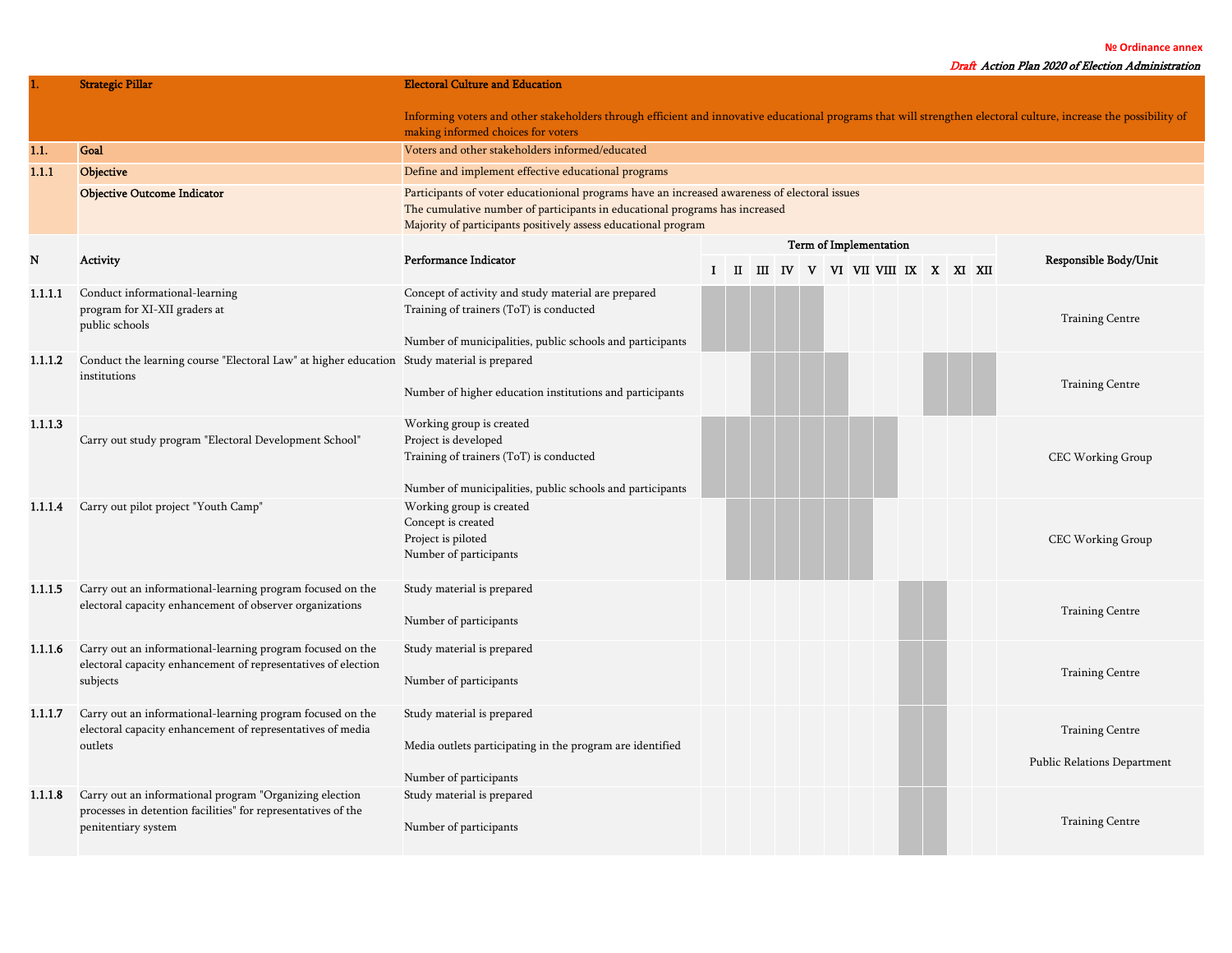| 1.1.2     | <b>Objective</b>                                                                                                 | Define and implement innovative information campaign                                                                                                        |       |  |  |                                                                   |  |  |                                                                                                         |
|-----------|------------------------------------------------------------------------------------------------------------------|-------------------------------------------------------------------------------------------------------------------------------------------------------------|-------|--|--|-------------------------------------------------------------------|--|--|---------------------------------------------------------------------------------------------------------|
|           | <b>Objective Outcome Indicator</b>                                                                               | Novelties are defined and implemented during the information campaign                                                                                       |       |  |  |                                                                   |  |  |                                                                                                         |
| ${\bf N}$ | Activity                                                                                                         | Performance Indicator                                                                                                                                       | $\Pi$ |  |  | <b>Term of Implementation</b><br>III IV V VI VII VIII IX X XI XII |  |  | Responsible Body/Unit                                                                                   |
| 1.1.2.1   | Elaborate a distance information program "Election Campaign<br>and Administrative Resources" for public servants | The concept of activity is prepared<br>Distance information program is developed<br>Number of state entities                                                |       |  |  |                                                                   |  |  | <b>Training Centre</b><br>Legal Department<br>Electoral Information Technology<br>Department            |
| 1.1.2.2   | Develop a distance information program "Polling Day<br>Procedures" for interested persons using video/audio      | The concept of activity is prepared<br>Distance information program is developed and available<br>Public is informed about the distance information program |       |  |  |                                                                   |  |  | <b>Training Centre</b><br>Electoral Information Technology<br>Department<br>Public Relations Department |
| 1.1.2.3   | Implement innovative public campaigns within the framework<br>of the "Talk to the Voters" information campaign   | Working group is created<br>Project is ready<br>Campaign is carried out                                                                                     |       |  |  |                                                                   |  |  | <b>CEC Working Group</b>                                                                                |
| 1.1.2.4   | Prepare and distribute a print edition on election issues                                                        | Content of the edition is defined and design created<br>The edition is printed and distributed                                                              |       |  |  |                                                                   |  |  | Public Relations Department                                                                             |
| 1.1.2.5   | Planning / Implementing an incentive campaign for first-time<br>voters at age of 18                              | The concept of activity and plan are developed and implemented                                                                                              |       |  |  |                                                                   |  |  | Public Relations Department                                                                             |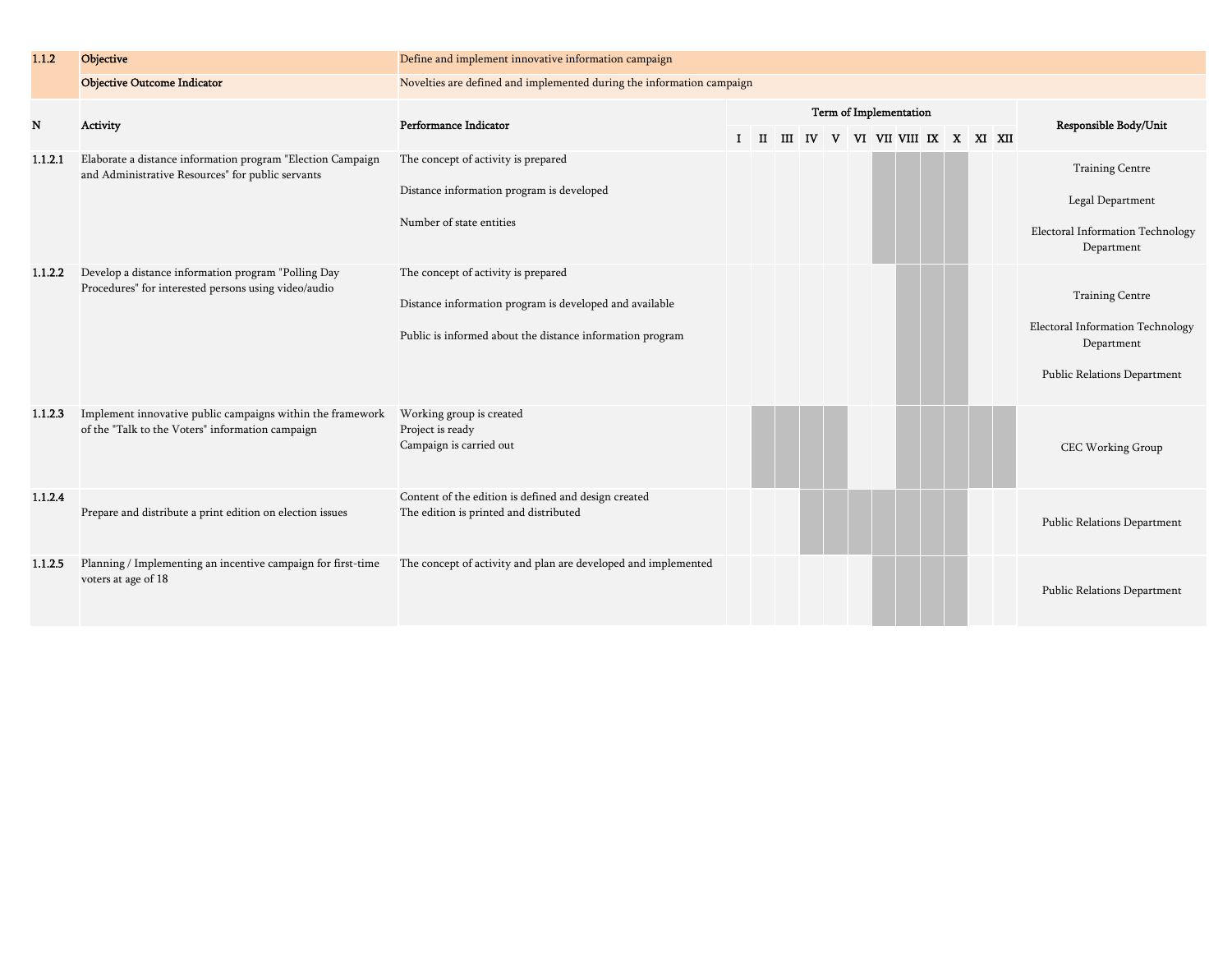| 1.2.    | Goal                                                     | Ethical norms and civil dialogue strengthened                                                                                                                          |  |  |  |  |                                                                 |                                       |  |                                                                                                         |
|---------|----------------------------------------------------------|------------------------------------------------------------------------------------------------------------------------------------------------------------------------|--|--|--|--|-----------------------------------------------------------------|---------------------------------------|--|---------------------------------------------------------------------------------------------------------|
| 1.2.1   | <b>Objective</b>                                         | Support the cooperation with electoral stakeholders based on mutual respect and professionalism                                                                        |  |  |  |  |                                                                 |                                       |  |                                                                                                         |
|         | <b>Objective Outcome Indicator</b>                       | Cooperation mechanisms have been developed and offered to the electoral stakeholders                                                                                   |  |  |  |  |                                                                 |                                       |  |                                                                                                         |
| N       | Activity                                                 | Performance Indicator                                                                                                                                                  |  |  |  |  | Term of Implementation<br>I II III IV V VI VII VIII IX X XI XII |                                       |  | Responsible Body/Unit                                                                                   |
| 1.2.1.1 | Sign a Code of Ethics with Local Observer Organizations  | Working group is created<br>Code of Ethics text is developed and coordinated with parties                                                                              |  |  |  |  |                                                                 |                                       |  | <b>CEC Working Group</b>                                                                                |
| 1.2.1.2 | Develop "Ethical Principles" for Election Subjects       | The document is signed<br>Text for ethhical principles is developed and coordinated with<br>parties<br>The document is signed<br>Public is informed about the document |  |  |  |  |                                                                 |                                       |  | <b>Public Relations Department</b>                                                                      |
| 1.2.2   | <b>Objective</b>                                         | Support adherence to ethical norms by employees of election administration                                                                                             |  |  |  |  |                                                                 |                                       |  |                                                                                                         |
|         | <b>Objective Outcome Indicator</b>                       | Ethical norms are developed, recognized and followed by employees of election administration                                                                           |  |  |  |  |                                                                 |                                       |  |                                                                                                         |
| N       | Activity                                                 | Performance Indicator                                                                                                                                                  |  |  |  |  | Term of Implementation                                          |                                       |  | Responsible Body/Unit                                                                                   |
|         |                                                          |                                                                                                                                                                        |  |  |  |  |                                                                 | I II III IV V VI VII VIII IX X XI XII |  |                                                                                                         |
| 1.2.2.1 | Develop a Code of Ethics for election commission members | Code of Ethics for election commission members is prepared<br>Code of Ethics is signed by CEC members<br>Code of Ethics is signed by DEC and PEC members               |  |  |  |  |                                                                 |                                       |  | Human Resources Management<br>Department<br>Department of Relations with<br><b>Election Commissions</b> |
| 1.2.3   | <b>Objective</b>                                         | Increase awareness of electoral stakeholders about elections free from electoral violence and hate speech                                                              |  |  |  |  |                                                                 |                                       |  |                                                                                                         |
|         | <b>Objective Outcome Indicator</b>                       | International experience in electoral violence and hate speech, recognized standards are shared and needs are addressed                                                |  |  |  |  |                                                                 |                                       |  |                                                                                                         |
| N       | Activity                                                 | Performance Indicator                                                                                                                                                  |  |  |  |  | Term of Implementation<br>I II III IV V VI VII VIII IX X XI XII |                                       |  | Responsible Body/Unit                                                                                   |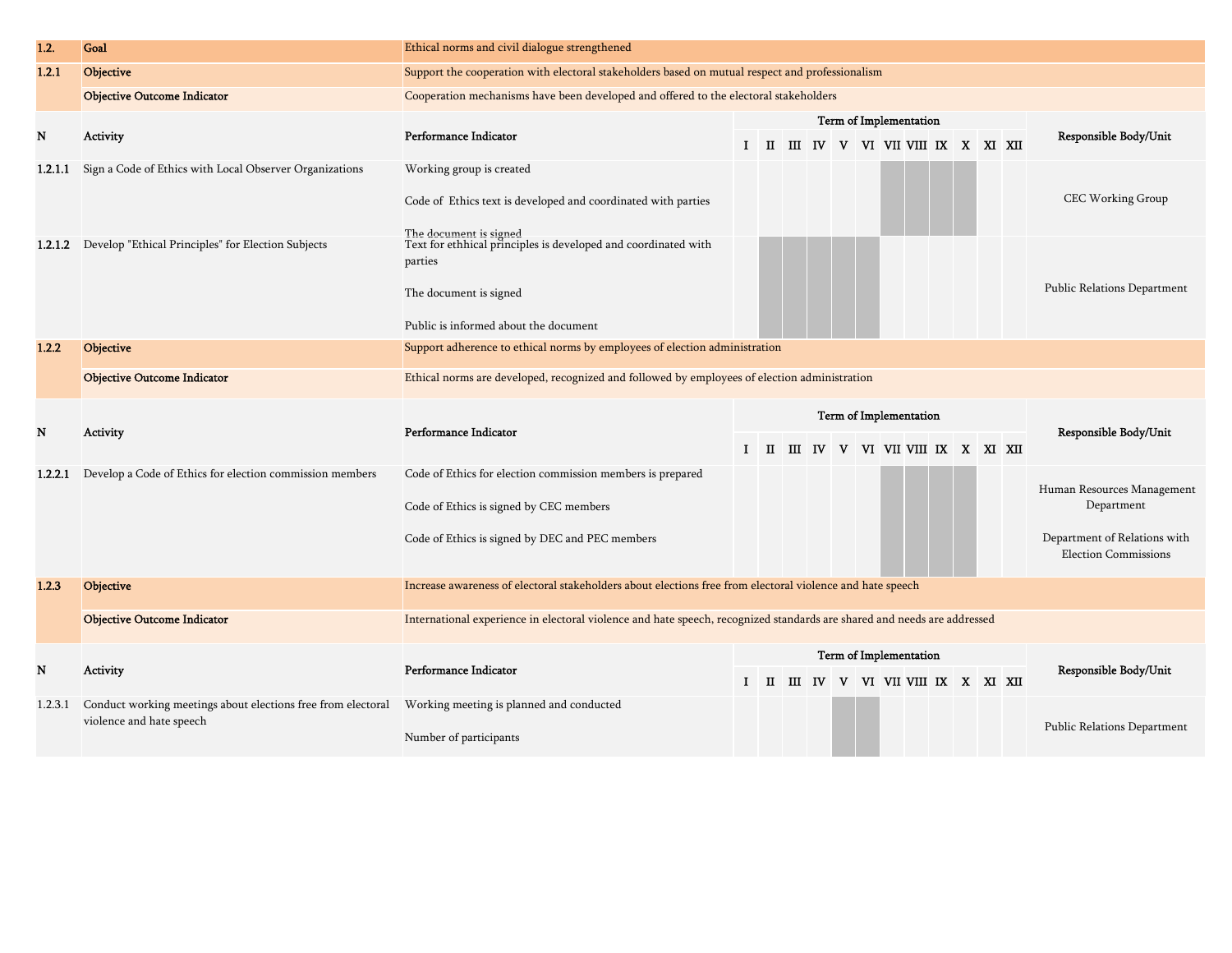|         | <b>Strategic Pillar</b>                                                                                                                                                      | <b>Electoral Integrity and Security</b><br>Develop and implement effective mechanisms together with electoral stakeholders to ensure a secure, credible electoral environment |  |  |  |                                       |  |  |                             |
|---------|------------------------------------------------------------------------------------------------------------------------------------------------------------------------------|-------------------------------------------------------------------------------------------------------------------------------------------------------------------------------|--|--|--|---------------------------------------|--|--|-----------------------------|
| 2.1.    | <b>Goal</b>                                                                                                                                                                  | Confidence in the election administration and electoral processes promoted                                                                                                    |  |  |  |                                       |  |  |                             |
| 2.1.1   | Objective                                                                                                                                                                    | Support the development and implementation of mechanisms aiming at addressing disinformation and fake news                                                                    |  |  |  |                                       |  |  |                             |
|         | <b>Objective Outcome Indicator</b>                                                                                                                                           | Response mechanism against disinformation and fake news is created<br>Number of responses against disinformation and fake news                                                |  |  |  |                                       |  |  |                             |
| N       | Activity                                                                                                                                                                     | Performance Indicator                                                                                                                                                         |  |  |  | <b>Term of Implementation</b>         |  |  | Responsible Body/Unit       |
|         |                                                                                                                                                                              |                                                                                                                                                                               |  |  |  | I II III IV V VI VII VIII IX X XI XII |  |  |                             |
| 2.1.1.1 | Elaborate special instructions for election administration staff on Instruction is developed and responsible persons are informed<br>responding disinformation and fake news |                                                                                                                                                                               |  |  |  |                                       |  |  | Public Relations Department |
| 2.1.1.2 | Cooperate with the civil sector to respond to the dissemination Number of participants and meetings conducted<br>of false information damaging the electoral process         |                                                                                                                                                                               |  |  |  |                                       |  |  | Public Relations Department |
| 2.1.2   | <b>Objective</b>                                                                                                                                                             | Support the development and implementation of mechanisms reducing fake observation impact                                                                                     |  |  |  |                                       |  |  |                             |
|         | <b>Objective Outcome Indicator</b>                                                                                                                                           | Number of mechanisms developed for reducing fake observation impact                                                                                                           |  |  |  |                                       |  |  |                             |
| N       | Activity                                                                                                                                                                     | Performance Indicator                                                                                                                                                         |  |  |  | <b>Term of Implementation</b>         |  |  | Responsible Body/Unit       |
|         |                                                                                                                                                                              |                                                                                                                                                                               |  |  |  | I II III IV V VI VII VIII IX X XI XII |  |  |                             |
|         | 2.1.2.1 Conduct an informational-learning course for local NGOs on<br>"The role of observation organizations in the electoral process"                                       | The concept of activity and study material are prepared                                                                                                                       |  |  |  |                                       |  |  |                             |
|         |                                                                                                                                                                              | Number of participants                                                                                                                                                        |  |  |  |                                       |  |  | <b>Training Centre</b>      |
| 2.1.2.2 | Conduct legal analysis of applications / complaints                                                                                                                          | The application / complaint handling method has been developed<br>and the analysis document has been developed                                                                |  |  |  |                                       |  |  |                             |
|         |                                                                                                                                                                              | The analysis document is available for electoral stakeholders                                                                                                                 |  |  |  |                                       |  |  | Legal Department            |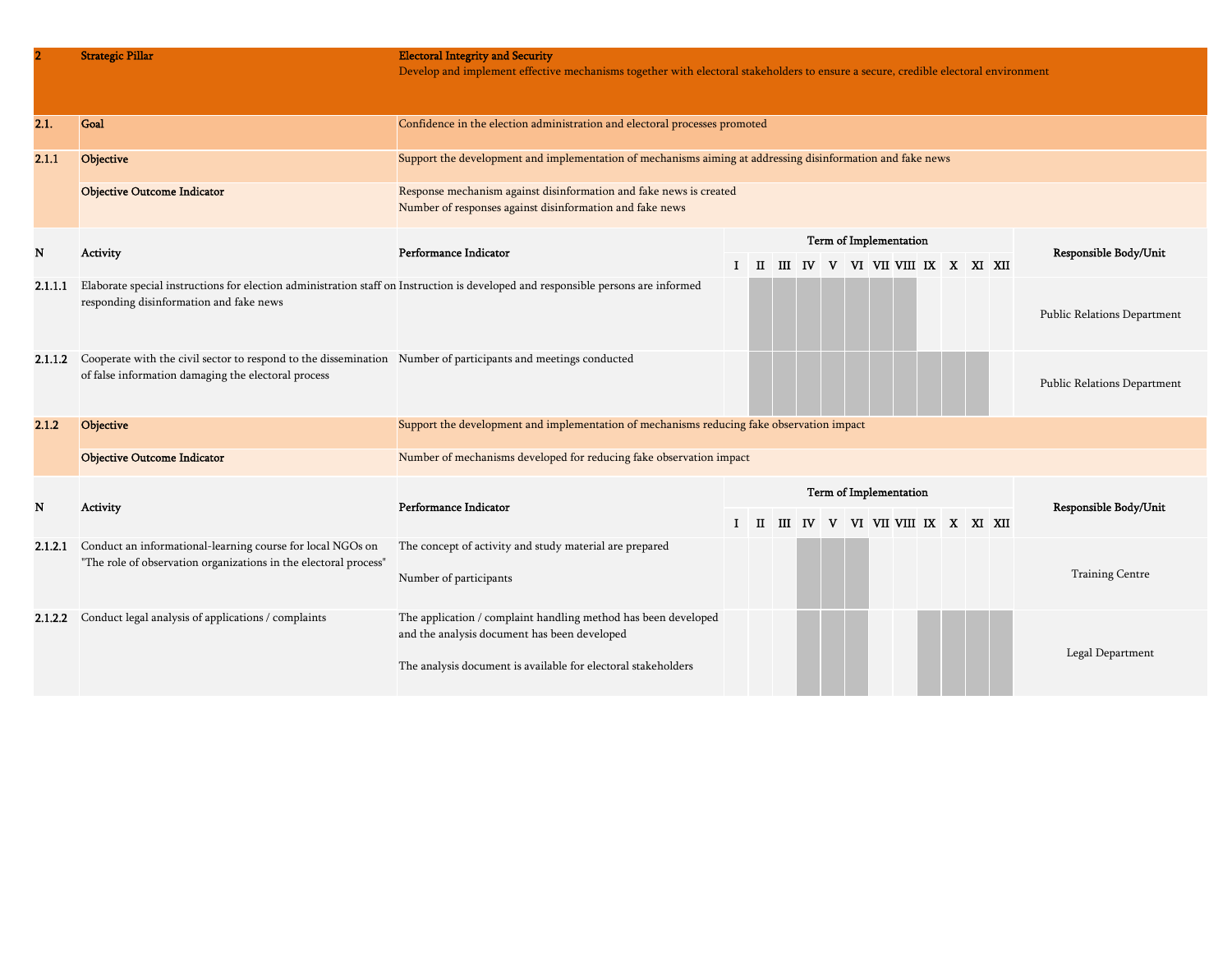| 2.1.3   | Objective                                                                                                                                   | Strengthen cooperation with electoral stakeholders                                                                                                                                                 |        |                                       |  |  |  |                        |                                  |  |                                                    |
|---------|---------------------------------------------------------------------------------------------------------------------------------------------|----------------------------------------------------------------------------------------------------------------------------------------------------------------------------------------------------|--------|---------------------------------------|--|--|--|------------------------|----------------------------------|--|----------------------------------------------------|
|         | <b>Objective Outcome Indicator</b>                                                                                                          | Formats of cooperation with stakeholders are supported by participants                                                                                                                             |        |                                       |  |  |  |                        |                                  |  |                                                    |
| N       | Activity                                                                                                                                    | Performance Indicator                                                                                                                                                                              |        | I II III IV V VI VII VIII IX X XI XII |  |  |  | Term of Implementation |                                  |  | Responsible Body/Unit                              |
| 2.1.3.1 | at the CEC                                                                                                                                  | Conduct meetings of working groups (PWDs, ethnic minorities) Number (PWDs, ethnic minorities) of meetings, participants and<br>issues discussed                                                    |        |                                       |  |  |  |                        |                                  |  | Coordination, Planning and<br>Reporting Department |
|         | 2.1.3.2 Conduct meetings within the framework of "Discuss Together" Number of meetings, organizations, participants and issues<br>with CSOs | discussed                                                                                                                                                                                          |        |                                       |  |  |  |                        |                                  |  | Public Relations Department                        |
| 2.1.3.3 | Conduct meetings within the framework of technical working Number of meetings, organizations and participants<br>group (TWG) meeting        |                                                                                                                                                                                                    |        |                                       |  |  |  |                        |                                  |  | Public Relations Department                        |
| 2.1.4   | Objective                                                                                                                                   | Ensure transparent electoral processes                                                                                                                                                             |        |                                       |  |  |  |                        |                                  |  |                                                    |
|         | <b>Objective Outcome Indicator</b>                                                                                                          | Election information is proactively publicised, public data is issued and reporting ensured<br>Transparency of electoral processes is positively assessed in the reports of observer organizations |        |                                       |  |  |  |                        |                                  |  |                                                    |
|         |                                                                                                                                             |                                                                                                                                                                                                    |        |                                       |  |  |  | Term of Implementation |                                  |  |                                                    |
| N       | Activity                                                                                                                                    | Performance Indicator                                                                                                                                                                              | $I$ II |                                       |  |  |  |                        | III IV V VI VII VIII IX X XI XII |  | <b>Public Relations Department</b>                 |
| 2.1.4.1 | Carry out information-image campaign                                                                                                        | Action plan of the communication strategy is renewed and<br>implemented<br>The amount of material on television, radio, print media and the                                                        |        |                                       |  |  |  |                        |                                  |  | Public Relations Department                        |
|         |                                                                                                                                             | internet<br>Number of information campaigns                                                                                                                                                        |        |                                       |  |  |  |                        |                                  |  |                                                    |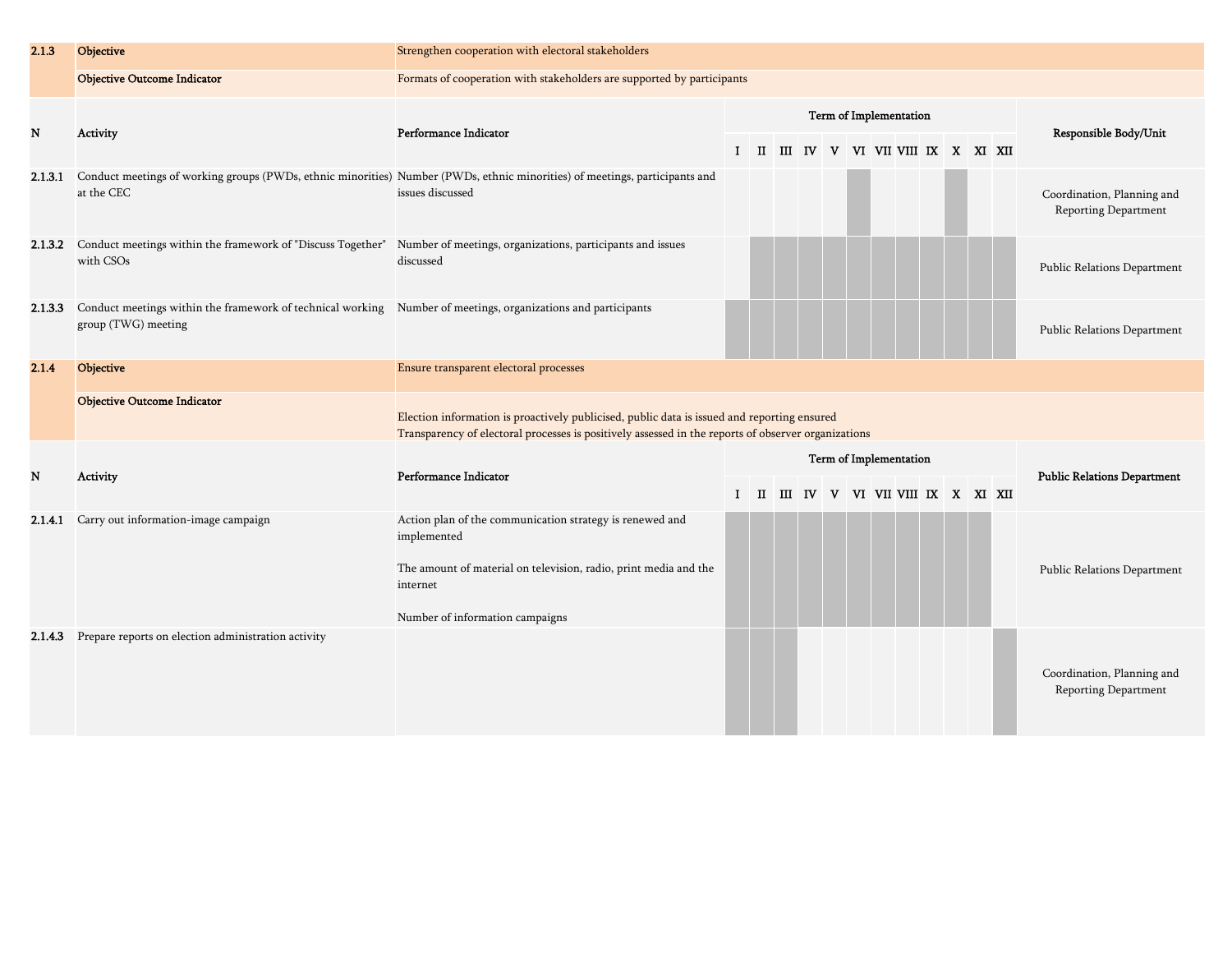| 2.1.5   | Objective                                                                                                                                                                                                                                          | Strengthen international cooperation and support                                                                                                                                                                                         |              |  |  |  |                                                               |  |  |                                                   |
|---------|----------------------------------------------------------------------------------------------------------------------------------------------------------------------------------------------------------------------------------------------------|------------------------------------------------------------------------------------------------------------------------------------------------------------------------------------------------------------------------------------------|--------------|--|--|--|---------------------------------------------------------------|--|--|---------------------------------------------------|
|         | <b>Objective Outcome Indicator</b>                                                                                                                                                                                                                 | Number of international cooperation formats and information mechanisms                                                                                                                                                                   |              |  |  |  |                                                               |  |  |                                                   |
|         |                                                                                                                                                                                                                                                    | Number of positive assessments regarding election administration activities by international partners                                                                                                                                    |              |  |  |  |                                                               |  |  |                                                   |
| N       | Activity                                                                                                                                                                                                                                           | Performance Indicator                                                                                                                                                                                                                    | $\mathbf{I}$ |  |  |  | Term of Implementation<br>II III IV V VI VII VIII IX X XI XII |  |  | Responsible Body/Unit                             |
| 2.1.5.1 | Conduct information meetings on elections with the staff of<br>foreign embassies and representations in Georgia                                                                                                                                    | The concept of activity and information material are prepared<br>Information meetings are held<br>Number of participants                                                                                                                 |              |  |  |  |                                                               |  |  | <b>Training Centre</b>                            |
| 2.1.5.2 | Improve mechanisms to inform international organizations and Needs research is conducted<br>diplomatic missions accredited in Georgia                                                                                                              | The research results are analyzed and considered                                                                                                                                                                                         |              |  |  |  |                                                               |  |  | Public Relations Department                       |
| 2.1.5.3 | Prepare and distribute an English-language digital publication<br>on election administration activities                                                                                                                                            | Publication is prepared<br>At least two digital publications have been sent to diplomatic<br>missions accredited in Georgia, international organizations,<br>Georgian missions abroad and election administrations of other<br>countries |              |  |  |  |                                                               |  |  | Public Relations Department                       |
|         | 2.1.5.4 Participate in conferences, workshops, observation missions                                                                                                                                                                                | Visits of representatives of Election administration abroad are<br>organized<br>Number of organized visits abroad<br>Number of participants<br>Visits reports are submitted                                                              |              |  |  |  |                                                               |  |  | Public Relations Department                       |
| 2.1.5.5 | Organize the 10th annual meeting of EMBs                                                                                                                                                                                                           | Theme of the conference (meeting) is defined<br>Number of participating organizations and representatives<br>Logistics (material resources) for the conference (meeting) are<br>provided                                                 |              |  |  |  |                                                               |  |  | Public Relations Department<br>Finance Department |
| 2.1.5.6 | Conduct meeting of the Executive Committee of the Association<br>of European Election Officials (ACEEEO) and the 29th Annual Conference topics are defined<br>International Conference of the Association of European<br><b>Election Officials</b> | Number of participating organizations and representatives<br>Logistics (material resources) for the conference (meeting) are<br>provided                                                                                                 |              |  |  |  |                                                               |  |  | Public Relations Department<br>Finance Department |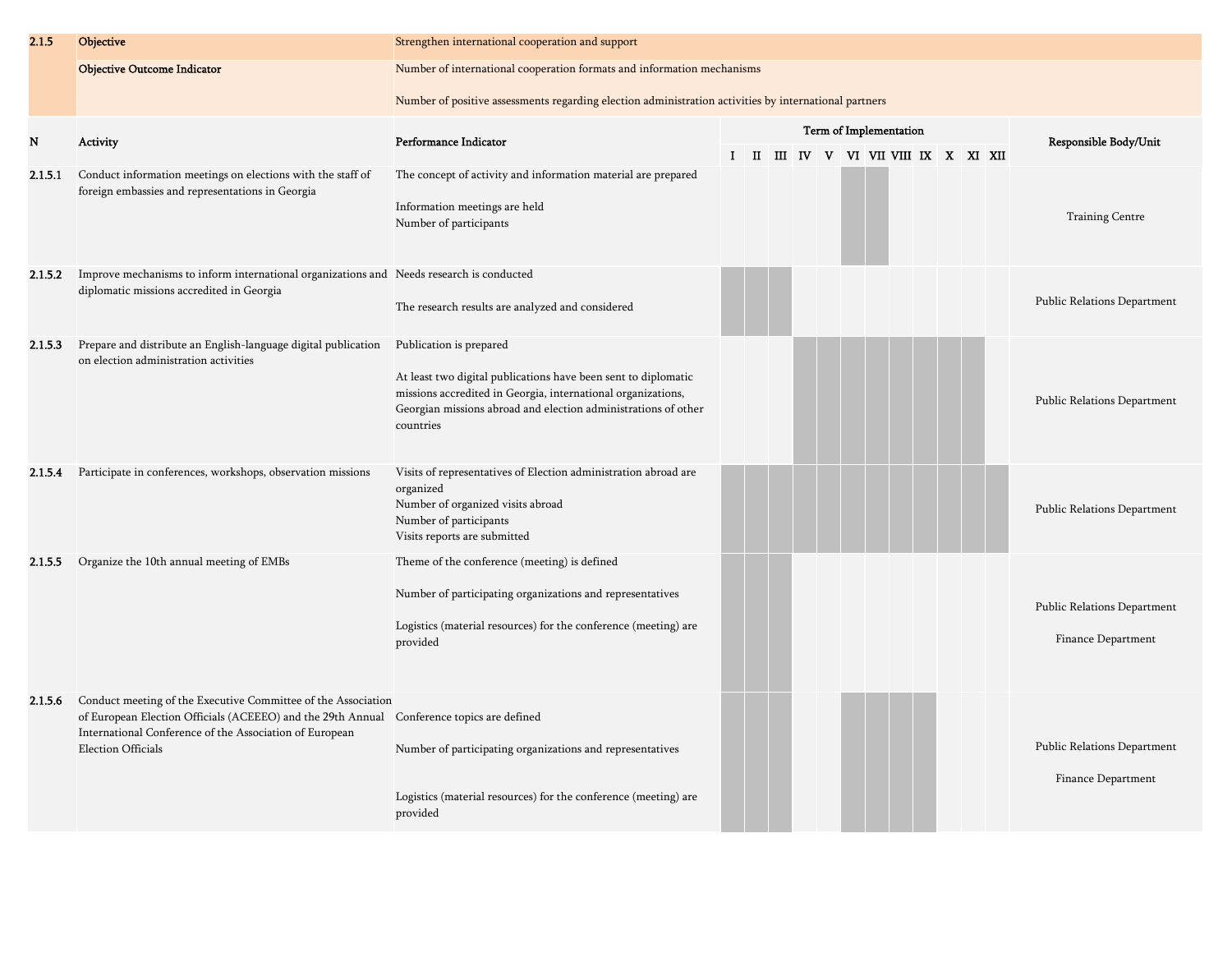| 2.1.6   | Objective                                                                                                                         | Ensure prompt/timely publication of election results                                                                   |              |              |  |  |                                                               |  |  |                                                                                                               |
|---------|-----------------------------------------------------------------------------------------------------------------------------------|------------------------------------------------------------------------------------------------------------------------|--------------|--------------|--|--|---------------------------------------------------------------|--|--|---------------------------------------------------------------------------------------------------------------|
|         | <b>Objective Outcome Indicator</b>                                                                                                | Preliminary results of the elections and summary protocols are made public and available in the shortest possible time |              |              |  |  |                                                               |  |  |                                                                                                               |
| N       | Activity                                                                                                                          | Performance Indicator                                                                                                  | L            |              |  |  | Term of Implementation<br>II III IV V VI VII VIII IX X XI XII |  |  | Responsible Body/Unit                                                                                         |
| 2.1.6.1 | Publicise preliminary results of elections                                                                                        | Preliminary results of elections is processed and publicised                                                           |              |              |  |  |                                                               |  |  | Department of Relations with<br><b>Election Commissions</b><br>Electoral Information Technology<br>Department |
| 2.2.    | Goal                                                                                                                              | Secure election environment promoted                                                                                   |              |              |  |  |                                                               |  |  |                                                                                                               |
| 2.2.1   | Objective                                                                                                                         | Implement effective mechanisms that ensure uninterrupted and safe administration of the electoral process              |              |              |  |  |                                                               |  |  |                                                                                                               |
|         | <b>Objective Outcome Indicator</b>                                                                                                | Number of security-related incidents and effective responses against them                                              |              |              |  |  |                                                               |  |  |                                                                                                               |
| N       | Activity                                                                                                                          | Performance Indicator                                                                                                  | $\mathbf{I}$ |              |  |  | Term of Implementation<br>II III IV V VI VII VIII IX X XI XII |  |  | Responsible Body/Unit                                                                                         |
| 2.2.1.1 | Implement information - learning course "Security of the voting Study material is prepared<br>process" for DEC/PEC members        | Number of participants                                                                                                 |              |              |  |  |                                                               |  |  | <b>Training Centre</b>                                                                                        |
| 2.2.1.2 | Implement information - learning course "Security of the voting Study material is prepared<br>process" for electoral stakeholders | Number of participants                                                                                                 |              |              |  |  |                                                               |  |  | <b>Training Centre</b>                                                                                        |
| 2.2.1.3 | Keep track of election-related security incidents and analyze                                                                     | Incidents are analyzed                                                                                                 |              |              |  |  |                                                               |  |  | Department of Relations with<br><b>Election Commissions</b>                                                   |
| 2.2.2   | <b>Objective</b>                                                                                                                  | Strengthen cooperation with law enforcement agencies with the aim of holding peaceful elections                        |              |              |  |  |                                                               |  |  |                                                                                                               |
|         | <b>Objective Outcome Indicator</b>                                                                                                | Cooperation mechanisms are established and preventive activities are implemented                                       |              |              |  |  |                                                               |  |  |                                                                                                               |
|         |                                                                                                                                   |                                                                                                                        |              |              |  |  | Term of Implementation                                        |  |  |                                                                                                               |
| N       | Activity                                                                                                                          | Performance Indicator                                                                                                  | $\bf{I}$     | $\mathbf{I}$ |  |  | III IV V VI VII VIII IX X XI XII                              |  |  | Responsible Body/Unit                                                                                         |
| 2.2.2.1 | Enhance coordination with law enforcemenet agencies                                                                               | Memorandum with MIA is updated and signed                                                                              |              |              |  |  |                                                               |  |  | Legal Department                                                                                              |
| 2.2.2.2 | Conduct training course for law enforcemenet agencies                                                                             | Training course is updated and implemented<br>Number of participants                                                   |              |              |  |  |                                                               |  |  | <b>Training Centre</b>                                                                                        |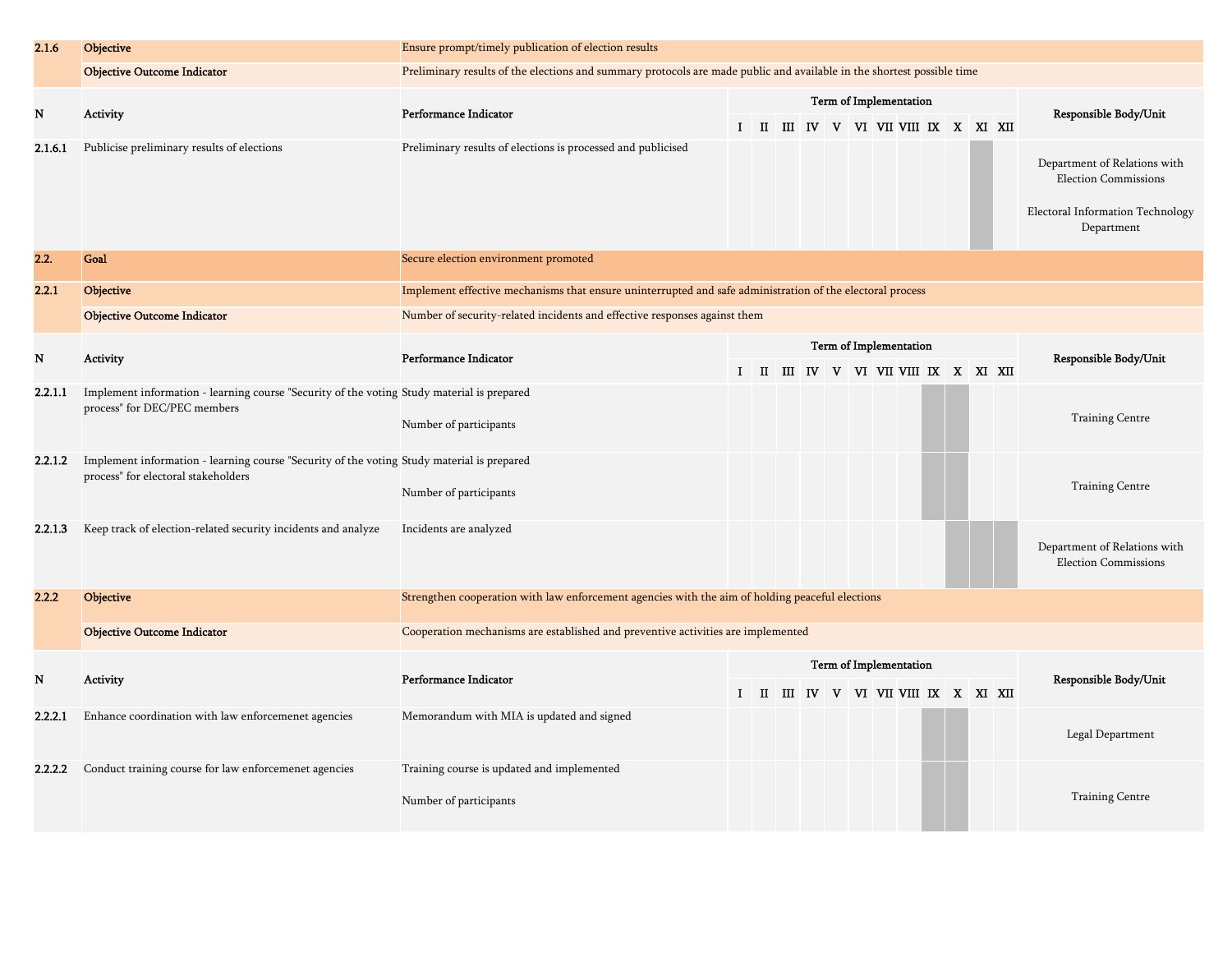| 2.3.    | Goal                                                                | Capacity of the election administration to prevent cyber security threats increased                                            |   |       |           |   |  |                           |  |                                                       |
|---------|---------------------------------------------------------------------|--------------------------------------------------------------------------------------------------------------------------------|---|-------|-----------|---|--|---------------------------|--|-------------------------------------------------------|
| 2.3.1   | Objective                                                           | Improve information security policy                                                                                            |   |       |           |   |  |                           |  |                                                       |
|         | <b>Objective Outcome Indicator</b>                                  | Number of mechanisms developed for information security                                                                        |   |       |           |   |  |                           |  |                                                       |
|         |                                                                     |                                                                                                                                |   |       |           |   |  | Term of Implementation    |  |                                                       |
| N       | <b>Activity</b>                                                     | Performance Indicator                                                                                                          | п | Ш     | IV        |   |  | V VI VII VIII IX X XI XII |  | Responsible Body/Unit                                 |
| 2.3.1.1 | Develop/update information security policy and related<br>documents | Documentation of information security management system is<br>developed and complies with legislative/regulatory requirements. |   |       |           |   |  |                           |  | <b>Information Security Manager</b>                   |
| 2.3.2   | <b>Objective</b>                                                    | Improve cybersecurity                                                                                                          |   |       |           |   |  |                           |  |                                                       |
|         | <b>Objective Outcome Indicator</b>                                  | Number of prevented cyber incidents                                                                                            |   |       |           |   |  |                           |  |                                                       |
| N       | Activity                                                            | Performance Indicator                                                                                                          |   |       |           |   |  | Term of Implementation    |  | Responsible Body/Unit                                 |
|         |                                                                     |                                                                                                                                |   | $\Pi$ | <b>IV</b> | v |  | VI VII VIII IX X XI XII   |  |                                                       |
| 2.3.2.1 | Upgrade cybersecurity and update licenses                           | Cybersecurity and licenses are updated                                                                                         |   |       |           |   |  |                           |  | <b>Electoral Information Technology</b><br>Department |
| 2.3.2.2 | Conduct trainings for CEC staff on Cyber-hygiene                    | Training program is defined<br>Training-centre is selected                                                                     |   |       |           |   |  |                           |  |                                                       |
|         |                                                                     | Training is held                                                                                                               |   |       |           |   |  |                           |  | <b>Information Security Manager</b>                   |
|         |                                                                     |                                                                                                                                |   |       |           |   |  |                           |  |                                                       |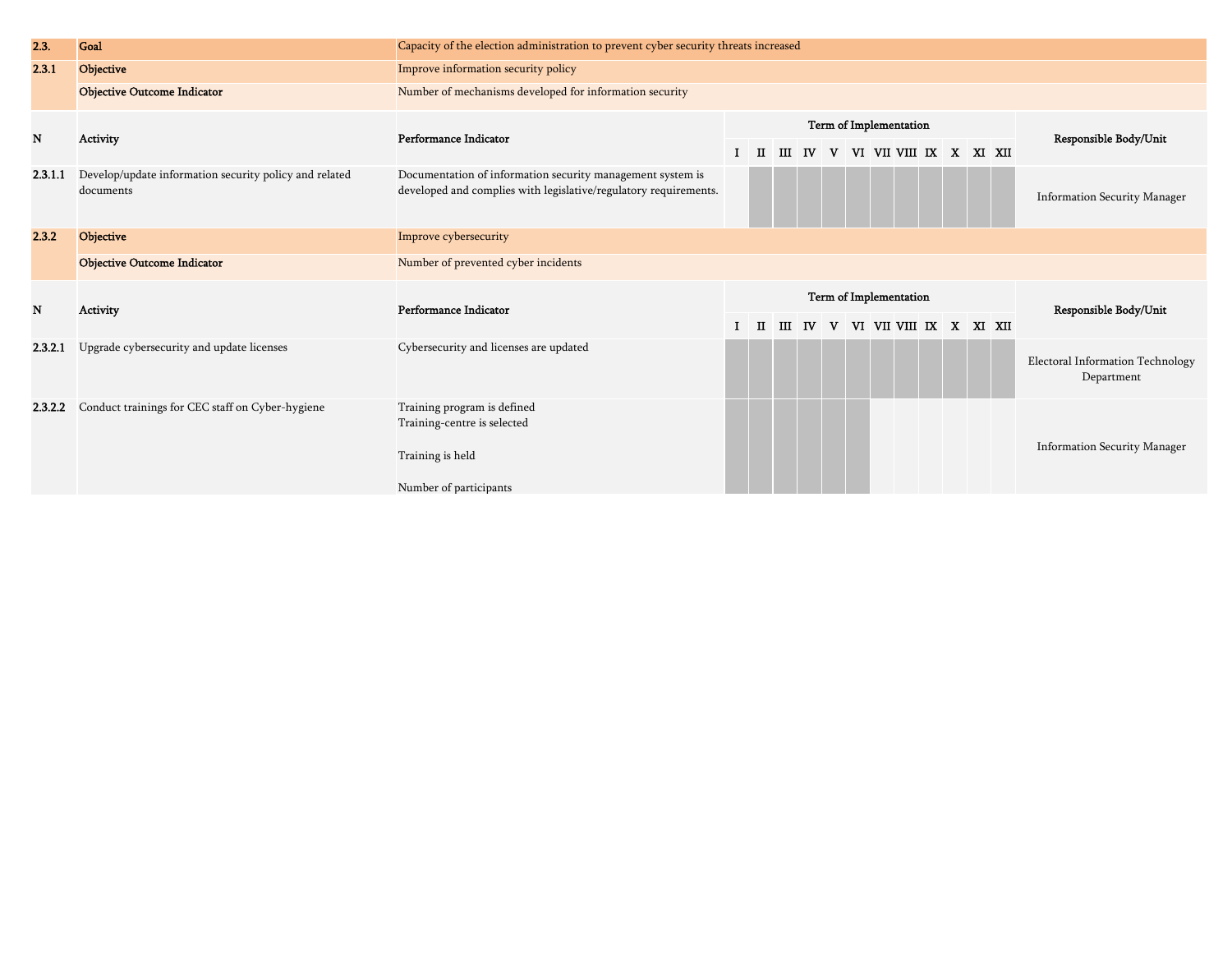|         | <b>Strategic Pillar</b>                                                                                            | <b>Electoral Services and Technologies</b>                                                                                                      |    |     |  |  |                                     |  |  |                                                             |
|---------|--------------------------------------------------------------------------------------------------------------------|-------------------------------------------------------------------------------------------------------------------------------------------------|----|-----|--|--|-------------------------------------|--|--|-------------------------------------------------------------|
|         |                                                                                                                    | Implementation of innovative, effective technologies and modernization of electoral services to improve electoral process                       |    |     |  |  |                                     |  |  |                                                             |
| 3.1.    | Goal                                                                                                               | Electoral services improved and modernized                                                                                                      |    |     |  |  |                                     |  |  |                                                             |
| 3.1.1   | <b>Objective</b>                                                                                                   | Providing electoral services, standardization and optimization of operations                                                                    |    |     |  |  |                                     |  |  |                                                             |
|         | <b>Objective Outcome Indicator</b>                                                                                 | Uniform application is adopted                                                                                                                  |    |     |  |  |                                     |  |  |                                                             |
|         |                                                                                                                    |                                                                                                                                                 |    |     |  |  | Term of Implementation              |  |  |                                                             |
| N       | Activity                                                                                                           | Performance Indicator                                                                                                                           | Т. |     |  |  | II III IV V VI VII VIII IX X XI XII |  |  | Responsible Body/Unit                                       |
| 3.1.1.1 | Organize/conduct elections                                                                                         | Electoral procedures are implemented                                                                                                            |    |     |  |  |                                     |  |  | All Department                                              |
| 3.1.1.2 | Standardize the logistical support of electora operations                                                          | The document to standarduze the logistical support of electoral<br>operations is developed                                                      |    |     |  |  |                                     |  |  | Department of Relations with<br><b>Election Commissions</b> |
| 3.1.2   | <b>Objective</b>                                                                                                   | Improvement of electoral infrastructure                                                                                                         |    |     |  |  |                                     |  |  |                                                             |
|         | <b>Objective Outcome Indicator</b>                                                                                 | The election administration infrastructure provides the opportunity to carry out electoral operations and respond to new challenges and demands |    |     |  |  |                                     |  |  |                                                             |
|         |                                                                                                                    |                                                                                                                                                 |    |     |  |  | Term of Implementation              |  |  |                                                             |
| N       | Activity                                                                                                           | Performance Indicator                                                                                                                           | Ι. | - п |  |  | III IV V VI VII VIII IX X XI XII    |  |  | Responsible Body/Unit                                       |
| 3.1.2.1 | Introduce electronic management of CEC sessions                                                                    | Electronic voting by CEC members is technically and<br>programmatically provided                                                                |    |     |  |  |                                     |  |  | Registration and Administrative<br>Department               |
| 3.1.2.2 | Improve infrastructure of election administration                                                                  | The repair works in DECs are carried out                                                                                                        |    |     |  |  |                                     |  |  |                                                             |
|         |                                                                                                                    | Ongoing repar works of CEC infrastructure is carried out                                                                                        |    |     |  |  |                                     |  |  | Finance Department                                          |
| 3.1.2.3 | Purchase (including for PWDs) necessary inventory/material for Needs research is conducted<br>conducting elections |                                                                                                                                                 |    |     |  |  |                                     |  |  | Finance Department                                          |
|         |                                                                                                                    | Procurement is done                                                                                                                             |    |     |  |  |                                     |  |  | Department of Relations with                                |
|         |                                                                                                                    | Inventory is distributed                                                                                                                        |    |     |  |  |                                     |  |  | <b>Election Commissions</b>                                 |
| 3.1.2.4 | Cooperate with state agencies to locate polling stations                                                           | Communication with relevant entities is made<br>Information on locating polling station is retrieved                                            |    |     |  |  |                                     |  |  | Department of Relations with<br><b>Election Commissions</b> |
| 3.1.2.5 | Organize certification for election administration officials                                                       | At least one certification exam has been conducted<br>Electronic software is improved<br>Statistical data is processed                          |    |     |  |  |                                     |  |  | <b>Training Centre</b>                                      |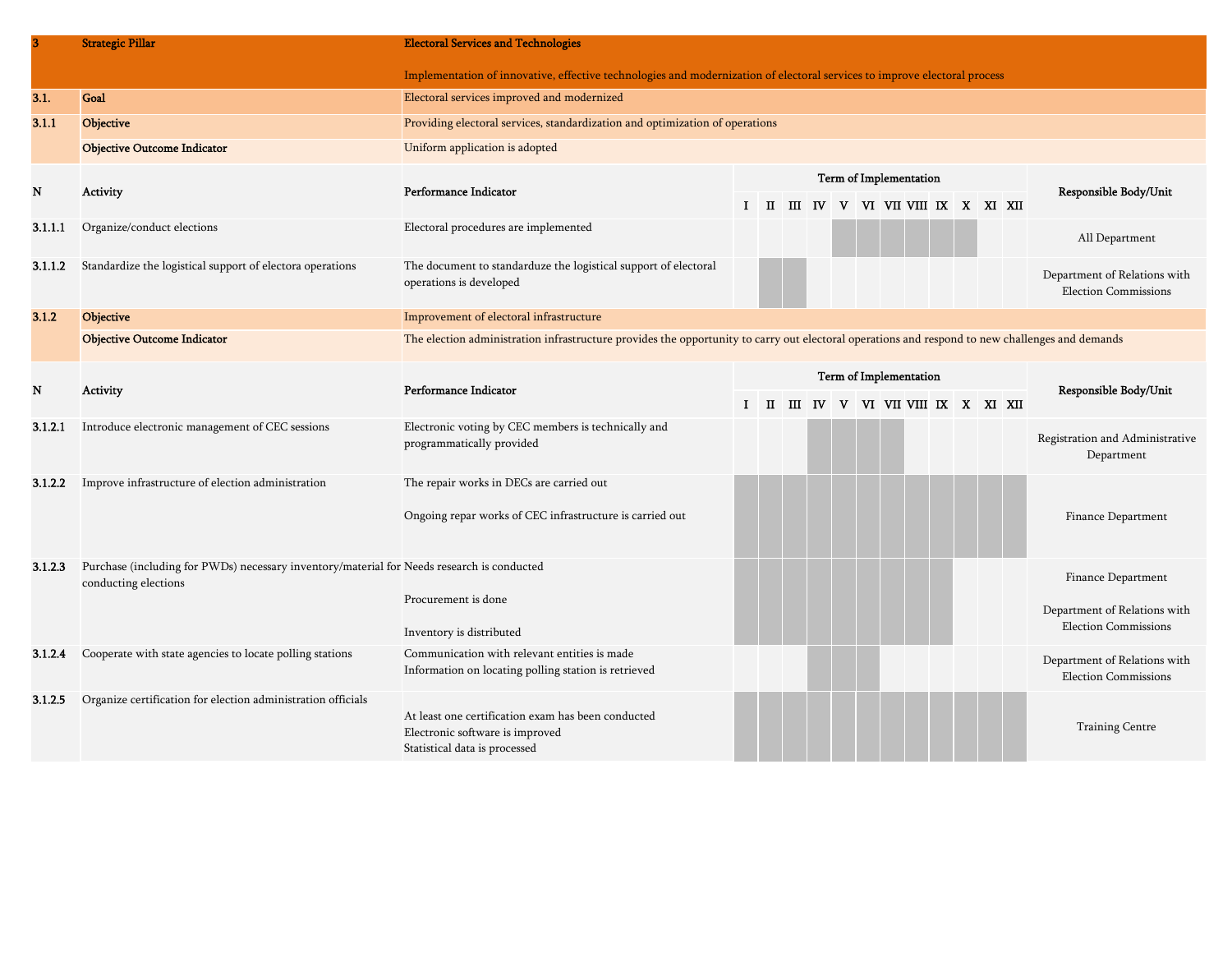| 3.1.3       | <b>Objective</b>                                                                                                     | Simplify participation in the electoral processes for voters and other stakeholders                                                                                                                    |                                                                                                   |                                                                    |
|-------------|----------------------------------------------------------------------------------------------------------------------|--------------------------------------------------------------------------------------------------------------------------------------------------------------------------------------------------------|---------------------------------------------------------------------------------------------------|--------------------------------------------------------------------|
|             | <b>Objective Outcome Indicator</b>                                                                                   | Electoral stakeholders express their satisfaction with the simplified services offered<br>Number of services offered to stakeholders                                                                   |                                                                                                   |                                                                    |
| $\mathbf N$ | Activity                                                                                                             | Performance Indicator                                                                                                                                                                                  | Term of Implementation<br>II III IV V VI VII VIII IX X XI XII<br>$\bf{I}$                         | Responsible Body/Unit                                              |
| 3.1.3.1     | Create new opportunities for registration of election subjects and Working group is created<br>their representatives | The technical task is prepared<br>Changes are made to Election Process Management System (EPMS)                                                                                                        |                                                                                                   | CEC Working Group                                                  |
| 3.1.3.2     | Process the voter lists, improve accessibility and analyze                                                           | The data received from the relevant agencies is processed<br>The analysis is done<br>Voter lists using various services are available<br>DECs have verified the data and the gaps have been eliminated |                                                                                                   | Voters List and Electoral Processes<br>Management Department       |
| 3.2.        | Goal                                                                                                                 | Tools for voter and stakeholder awareness through technologies promoted                                                                                                                                |                                                                                                   |                                                                    |
| 3.2.1       | Objective                                                                                                            | Improve electronic services                                                                                                                                                                            |                                                                                                   |                                                                    |
|             | <b>Objective Outcome Indicator</b>                                                                                   | Consumers positively assessed E-services                                                                                                                                                               |                                                                                                   |                                                                    |
| N           | Activity                                                                                                             | Performance Indicator                                                                                                                                                                                  | <b>Term of Implementation</b><br>III IV V VI VII VIII IX X XI XII<br>$\mathbf{I}$<br>$\mathbf{I}$ | Responsible Body/Unit                                              |
| 3.2.1.2     | Update an online program of complaints registry and enhance the Complaints registry is modernized<br>registry        | Number of participants and trainings conducted for DECs                                                                                                                                                |                                                                                                   | Legal Department<br>Electoral Information Technology<br>Department |
| 3.2.1.2     | Improve an online program for processing and publishing<br>preliminary election results                              | Changes are made to the online program<br>New possibilities for processing published results are created                                                                                               |                                                                                                   | Electoral Information Technology<br>Department                     |
| 3.2.2       | <b>Objective</b>                                                                                                     | Use information resources and communication channels effectively                                                                                                                                       |                                                                                                   |                                                                    |
|             | <b>Objective Outcome Indicator</b>                                                                                   | Customer satisfaction has increased                                                                                                                                                                    |                                                                                                   |                                                                    |
| N           | Activity                                                                                                             | Performance Indicator                                                                                                                                                                                  | Term of Implementation<br>II III IV V VI VII VIII IX X XI XII<br>Ι.                               | Responsible Body/Unit                                              |
| 3.2.2.1     | Improve Call Center service                                                                                          | The concept of activity is created<br>Functioning of Call Center is ensured<br>Statistical data is processed                                                                                           |                                                                                                   | Coordination, Planning and Reporting<br>Department                 |
| 3.2.2.2     | Create the possibility to evaluate information services                                                              | Working group is created<br>Consumer services are identified and evaluated                                                                                                                             |                                                                                                   | CEC Working Group                                                  |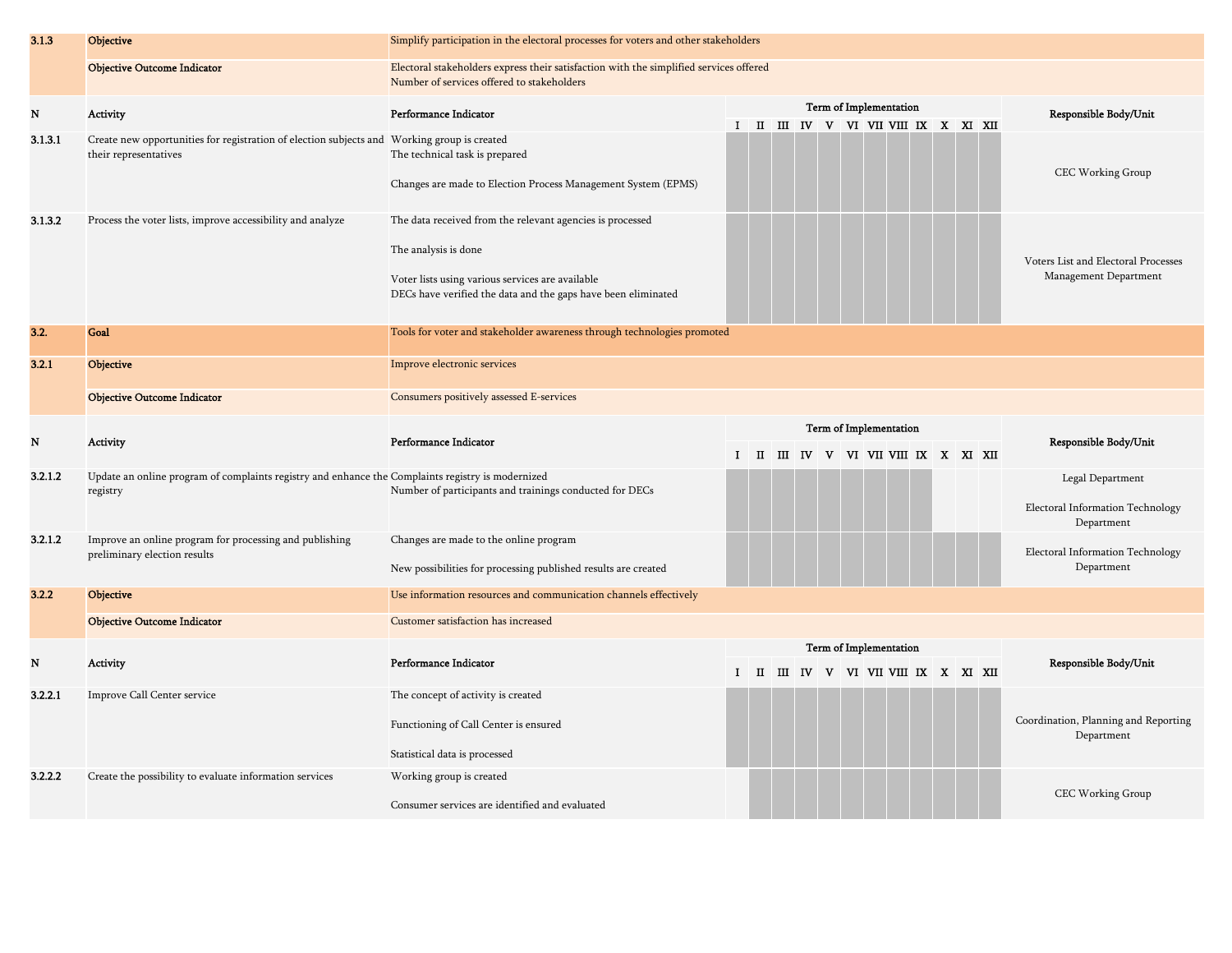| 3.3.    | Goal                                                                                                                           | Improvement and uniform application of legislative framework supported                                                                                                                                    |  |   |  |  |                              |  |  |                        |
|---------|--------------------------------------------------------------------------------------------------------------------------------|-----------------------------------------------------------------------------------------------------------------------------------------------------------------------------------------------------------|--|---|--|--|------------------------------|--|--|------------------------|
| 3.3.1   | <b>Objective</b>                                                                                                               | Implement electoral system, legislative news and support uniform understanding of the legislative framework                                                                                               |  |   |  |  |                              |  |  |                        |
|         | <b>Objective Outcome Indicator</b>                                                                                             | The uniform practice of decisions made by the election administration regarding electoral stakeholders is not named as a problem and challenge in the reports of local<br>and international organizations |  |   |  |  |                              |  |  |                        |
|         |                                                                                                                                |                                                                                                                                                                                                           |  |   |  |  | Term of Implementation       |  |  |                        |
| N       | <b>Activity</b>                                                                                                                | Performance Indicator                                                                                                                                                                                     |  | Ш |  |  | IV V VI VII VIII IX X XI XII |  |  | Responsible Body/Unit  |
| 3.3.1.1 | Conduct meetings regarding legislative topics and electoral<br>disputes                                                        | Materials are prepared                                                                                                                                                                                    |  |   |  |  |                              |  |  |                        |
|         |                                                                                                                                | Meetings with DECs and electoral stakeholders have been held                                                                                                                                              |  |   |  |  |                              |  |  | Legal Department       |
|         |                                                                                                                                | Number of participants                                                                                                                                                                                    |  |   |  |  |                              |  |  |                        |
| 3.3.1.2 | Update the Disputes Handbook and Uniform Practices<br>Document with electoral stakeholders concerning relevant                 | Handbook is updated                                                                                                                                                                                       |  |   |  |  |                              |  |  |                        |
|         | legislative changes                                                                                                            | Number of meetings conducted                                                                                                                                                                              |  |   |  |  |                              |  |  | Legal Department       |
|         |                                                                                                                                | Number of participants                                                                                                                                                                                    |  |   |  |  |                              |  |  |                        |
| 3.3.1.3 | Strengthen the capacity of administrative proceedings related to Instruction is updated<br>the disputes of the CEC and the DEC |                                                                                                                                                                                                           |  |   |  |  |                              |  |  |                        |
|         |                                                                                                                                | Trainings are conducted                                                                                                                                                                                   |  |   |  |  |                              |  |  | Legal Department       |
|         |                                                                                                                                | Number of participants and trainings conducted                                                                                                                                                            |  |   |  |  |                              |  |  | <b>Training Centre</b> |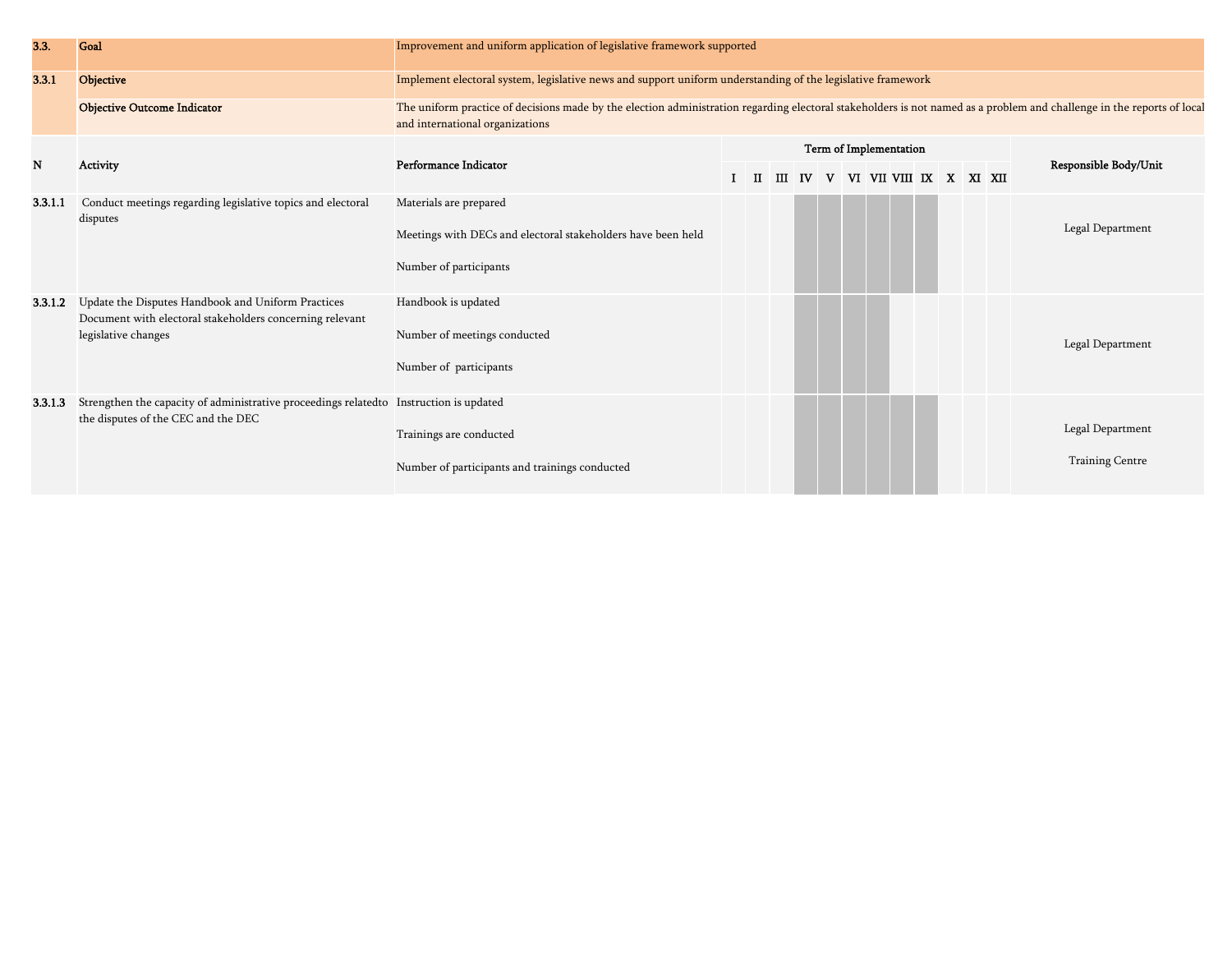|         | <b>Strategic Pillar</b>                                                                                    | <b>Inclusive Electoral Environment</b>                                                                                                                                                |                                                                                                           |  |  |  |  |                        |                       |  |  |  |                                                             |  |
|---------|------------------------------------------------------------------------------------------------------------|---------------------------------------------------------------------------------------------------------------------------------------------------------------------------------------|-----------------------------------------------------------------------------------------------------------|--|--|--|--|------------------------|-----------------------|--|--|--|-------------------------------------------------------------|--|
|         |                                                                                                            | Creating an equally accessible environment for everyone, promoting the involvement of all actors in the electoral process                                                             |                                                                                                           |  |  |  |  |                        |                       |  |  |  |                                                             |  |
| 4.1.    | <b>Goal</b>                                                                                                | Access of vulnerable groups to electoral processes improved                                                                                                                           |                                                                                                           |  |  |  |  |                        |                       |  |  |  |                                                             |  |
| 4.1.1   | Objective                                                                                                  |                                                                                                                                                                                       | Promote participation of ethnic minorities in the electoral processes by providing accessible information |  |  |  |  |                        |                       |  |  |  |                                                             |  |
|         | <b>Objective Outcome Indicator</b>                                                                         | Number of mechanisms used to promote the involvement of ethnic minorities in electoral processes                                                                                      |                                                                                                           |  |  |  |  |                        |                       |  |  |  |                                                             |  |
|         |                                                                                                            |                                                                                                                                                                                       |                                                                                                           |  |  |  |  | Term of Implementation |                       |  |  |  |                                                             |  |
| N       | Activity                                                                                                   | Performance Indicator                                                                                                                                                                 | III IV V VI VII VIII IX X XI XII<br>$\mathbf{H}$                                                          |  |  |  |  |                        | Responsible Body/Unit |  |  |  |                                                             |  |
| 4.1.1.1 | Translate election documentation and other informational<br>material in Armenian and Azerbaijani languages | Number of election documentation and other informational<br>material in Armenian and Azerbaijani languages<br>Relevant documentation / materials are available at polling<br>stations |                                                                                                           |  |  |  |  |                        |                       |  |  |  | Coordination, Planning and<br><b>Reporting Department</b>   |  |
|         |                                                                                                            |                                                                                                                                                                                       |                                                                                                           |  |  |  |  |                        |                       |  |  |  | Department of Relations with<br><b>Election Commissions</b> |  |
| 4.1.1.2 | Ensure an access to CEC informational/advertising materials in                                             |                                                                                                                                                                                       |                                                                                                           |  |  |  |  |                        |                       |  |  |  |                                                             |  |
|         | Armenian and Azerbaijani languages                                                                         | Number of informational/advertising materials in Armenian and<br>Azerbaijani languages                                                                                                |                                                                                                           |  |  |  |  |                        |                       |  |  |  | Public Relations Department                                 |  |
|         |                                                                                                            | An informational video ad on services available to ethnic<br>minority voters has been prepared<br>Number of news media used                                                           |                                                                                                           |  |  |  |  |                        |                       |  |  |  |                                                             |  |
| 4.1.1.3 | Organize meetings with small ethnic groups                                                                 | At least 3 informational meetings have been held (Roma<br>community, Kists, Osetians and others).                                                                                     |                                                                                                           |  |  |  |  |                        |                       |  |  |  | Coordination, Planning and<br><b>Reporting Department</b>   |  |
| 4.1.1.4 | Organize grant competition                                                                                 | At least one grant competition is held<br>Number of funded local non-governmental organizations                                                                                       |                                                                                                           |  |  |  |  |                        |                       |  |  |  | <b>Training Centre</b>                                      |  |
|         |                                                                                                            |                                                                                                                                                                                       |                                                                                                           |  |  |  |  |                        |                       |  |  |  |                                                             |  |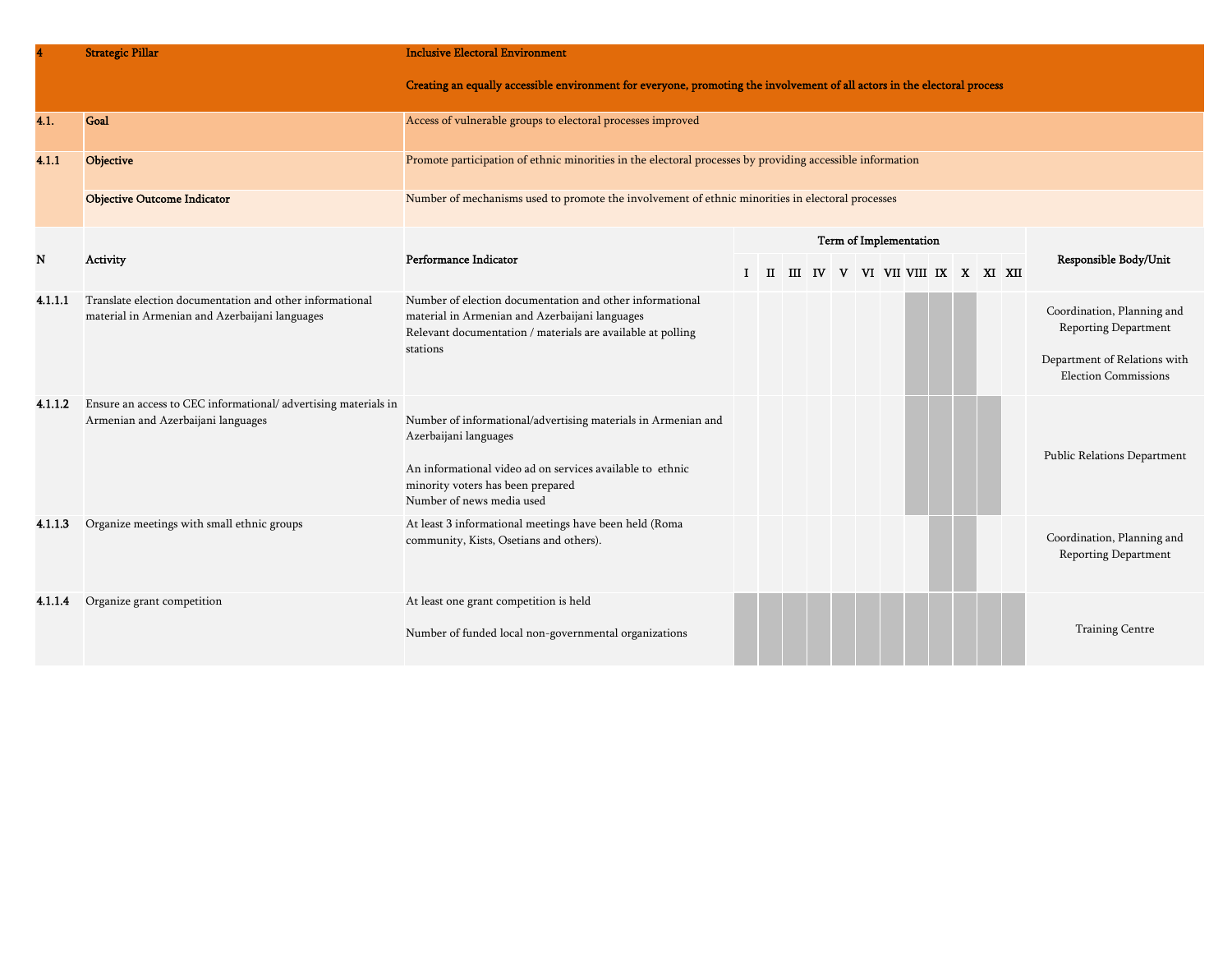| 4.1.2   | <b>Objective</b>                                                                                                                                                                   | Promote participation of persons with disabilities and other target groups in the electoral processes                                                                                                                                                                                                                                                                                    |                                                                                                                                       |  |  |  |  |  |  |                                                                        |  |  |  |  |                                                                                                                                |
|---------|------------------------------------------------------------------------------------------------------------------------------------------------------------------------------------|------------------------------------------------------------------------------------------------------------------------------------------------------------------------------------------------------------------------------------------------------------------------------------------------------------------------------------------------------------------------------------------|---------------------------------------------------------------------------------------------------------------------------------------|--|--|--|--|--|--|------------------------------------------------------------------------|--|--|--|--|--------------------------------------------------------------------------------------------------------------------------------|
|         | <b>Objective Outcome Indicator</b>                                                                                                                                                 |                                                                                                                                                                                                                                                                                                                                                                                          | Number of mechanisms used for promoting participation of persons with disabilities and other target groups in the electoral processes |  |  |  |  |  |  |                                                                        |  |  |  |  |                                                                                                                                |
| N       | Activity                                                                                                                                                                           | Performance Indicator                                                                                                                                                                                                                                                                                                                                                                    |                                                                                                                                       |  |  |  |  |  |  | <b>Term of Implementation</b><br>I II III IV V VI VII VIII IX X XI XII |  |  |  |  | Responsible Body/Unit                                                                                                          |
| 4.1.2.1 | Considering fully the needs of persons with disabilities in the<br>process of equipping polling stations                                                                           | Tactile ballot guide is available for blind voters in all polling<br>stations<br>Two magnifying sheets are available for persons with vision<br>impairment in all polling stations<br>Information poster is available for deaf persons and beneficiaries<br>of support in all polling stations<br>Special voting booth is available for wheel-chair users at adapted<br>polling stations |                                                                                                                                       |  |  |  |  |  |  |                                                                        |  |  |  |  | Department of Relations with<br><b>Election Commissions</b>                                                                    |
| 4.1.2.2 | Provide persons with disabilities with the CEC informational/<br>advertising materials                                                                                             | CEC informational/advertising video ads are accompanied by sign<br>language<br>Video ad on services available to persons with disabilities is<br>prepared<br>Number of video ads                                                                                                                                                                                                         |                                                                                                                                       |  |  |  |  |  |  |                                                                        |  |  |  |  | <b>Public Relations Department</b>                                                                                             |
| 4.1.2.3 | Retrain the election administration staff to support independent The concept of e-learning curriculum has been developed<br>participation of voters with disabilities in elections | The program is created<br>Number of users                                                                                                                                                                                                                                                                                                                                                |                                                                                                                                       |  |  |  |  |  |  |                                                                        |  |  |  |  | Coordination, Planning and<br>Reporting Department<br><b>Training Centre</b><br>Electoral Information Technology<br>Department |
|         | 4.1.2.4 Implement the legislative changes related to participation of<br>wheelchair voters                                                                                         | Information on adapted polling stations is retrieved from the<br>responsible agencies and is processed<br>The meeting with responsible agencies is held<br>The information retrieved from the responsible agencies is<br>processed<br>Statistical data about wheelchair users requesting adapted polling<br>station is processed                                                         |                                                                                                                                       |  |  |  |  |  |  |                                                                        |  |  |  |  | Coordination, Planning and<br><b>Reporting Department</b><br>Department of Relations with<br><b>Election Commissions</b>       |
| 4.1.2.5 | Organize grant competition                                                                                                                                                         | At least one grant competition is conducted<br>Number of funded local non-governmental organizations                                                                                                                                                                                                                                                                                     |                                                                                                                                       |  |  |  |  |  |  |                                                                        |  |  |  |  | <b>Training Centre</b>                                                                                                         |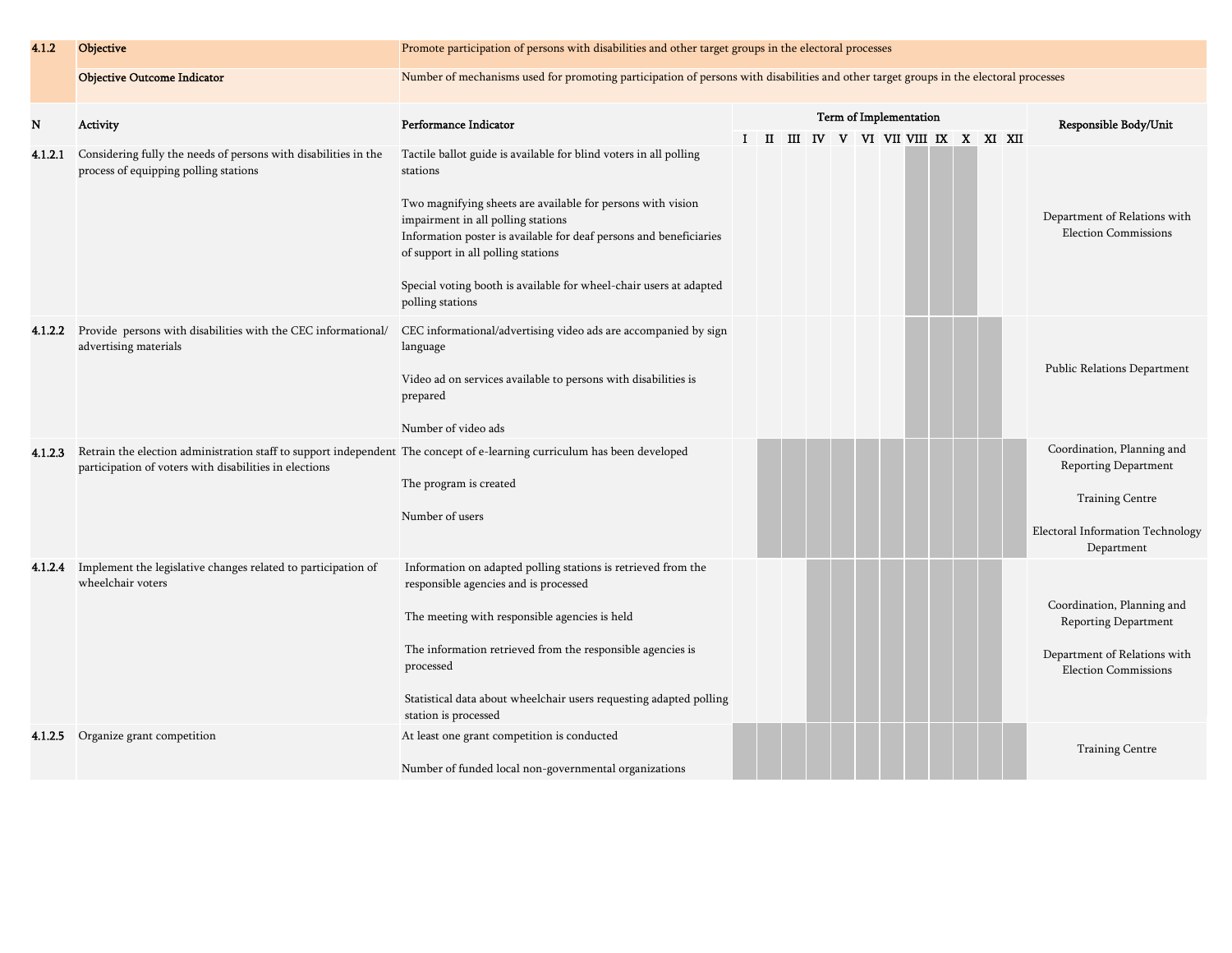| 4.2.    | Goal                                                                                                        | Equal election environment supported                                                      |  |                        |  |          |  |                        |  |  |  |  |  |  |                           |                                                           |  |  |  |  |
|---------|-------------------------------------------------------------------------------------------------------------|-------------------------------------------------------------------------------------------|--|------------------------|--|----------|--|------------------------|--|--|--|--|--|--|---------------------------|-----------------------------------------------------------|--|--|--|--|
| 4.2.1   | Objective                                                                                                   | Implement activities to ensure gender equality                                            |  |                        |  |          |  |                        |  |  |  |  |  |  |                           |                                                           |  |  |  |  |
|         | <b>Objective Outcome Indicator</b>                                                                          | Number of activities to promote gender equality                                           |  |                        |  |          |  |                        |  |  |  |  |  |  |                           |                                                           |  |  |  |  |
|         |                                                                                                             | Performance Indicator                                                                     |  |                        |  |          |  | Term of Implementation |  |  |  |  |  |  |                           |                                                           |  |  |  |  |
| N       | Activity                                                                                                    |                                                                                           |  | $\blacksquare$         |  | $III$ IV |  | V                      |  |  |  |  |  |  | VI VII VIII IX XXI XII    | Responsible Body/Unit                                     |  |  |  |  |
| 4.2.1.1 | Create an information portal for posting gender-sensitive<br>electoral information                          | A new information resource has been created and information is<br>being posted            |  |                        |  |          |  |                        |  |  |  |  |  |  |                           | Coordination, Planning and<br>Reporting Department        |  |  |  |  |
| 4.2.1.2 | Consider the recommendations indicated in the Gender Audit<br>Report of the Election Administration in 2019 | The recommendations are discussed and shared                                              |  |                        |  |          |  |                        |  |  |  |  |  |  |                           | Gender Equality Council                                   |  |  |  |  |
| 4.2.2   | <b>Objective</b>                                                                                            | Promote women participation in the electoral processes                                    |  |                        |  |          |  |                        |  |  |  |  |  |  |                           |                                                           |  |  |  |  |
|         | <b>Objective Outcome Indicator</b>                                                                          | Number of mechanisms used to promote women participation in the electoral processes       |  |                        |  |          |  |                        |  |  |  |  |  |  |                           |                                                           |  |  |  |  |
| N       | Activity                                                                                                    | Performance Indicator                                                                     |  | Term of Implementation |  |          |  |                        |  |  |  |  |  |  |                           | Responsible Body/Unit                                     |  |  |  |  |
|         |                                                                                                             |                                                                                           |  | $\mathbf{H}$           |  | $III$ IV |  |                        |  |  |  |  |  |  | V VI VII VIII IX X XI XII |                                                           |  |  |  |  |
| 4.2.2.1 | Organize grant competition                                                                                  | At least one grant competition is conducted                                               |  |                        |  |          |  |                        |  |  |  |  |  |  |                           |                                                           |  |  |  |  |
|         |                                                                                                             | Number of funded local non-governmental organizations                                     |  |                        |  |          |  |                        |  |  |  |  |  |  |                           | <b>Training Centre</b>                                    |  |  |  |  |
| 4.2.2.2 | Support capacity development of women to exercise passive<br>suffrage                                       | Target group is identified and relevant trainings are conducted<br>Number of participants |  |                        |  |          |  |                        |  |  |  |  |  |  |                           | Coordination, Planning and<br><b>Reporting Department</b> |  |  |  |  |
|         |                                                                                                             |                                                                                           |  |                        |  |          |  |                        |  |  |  |  |  |  |                           | <b>Training Centre</b>                                    |  |  |  |  |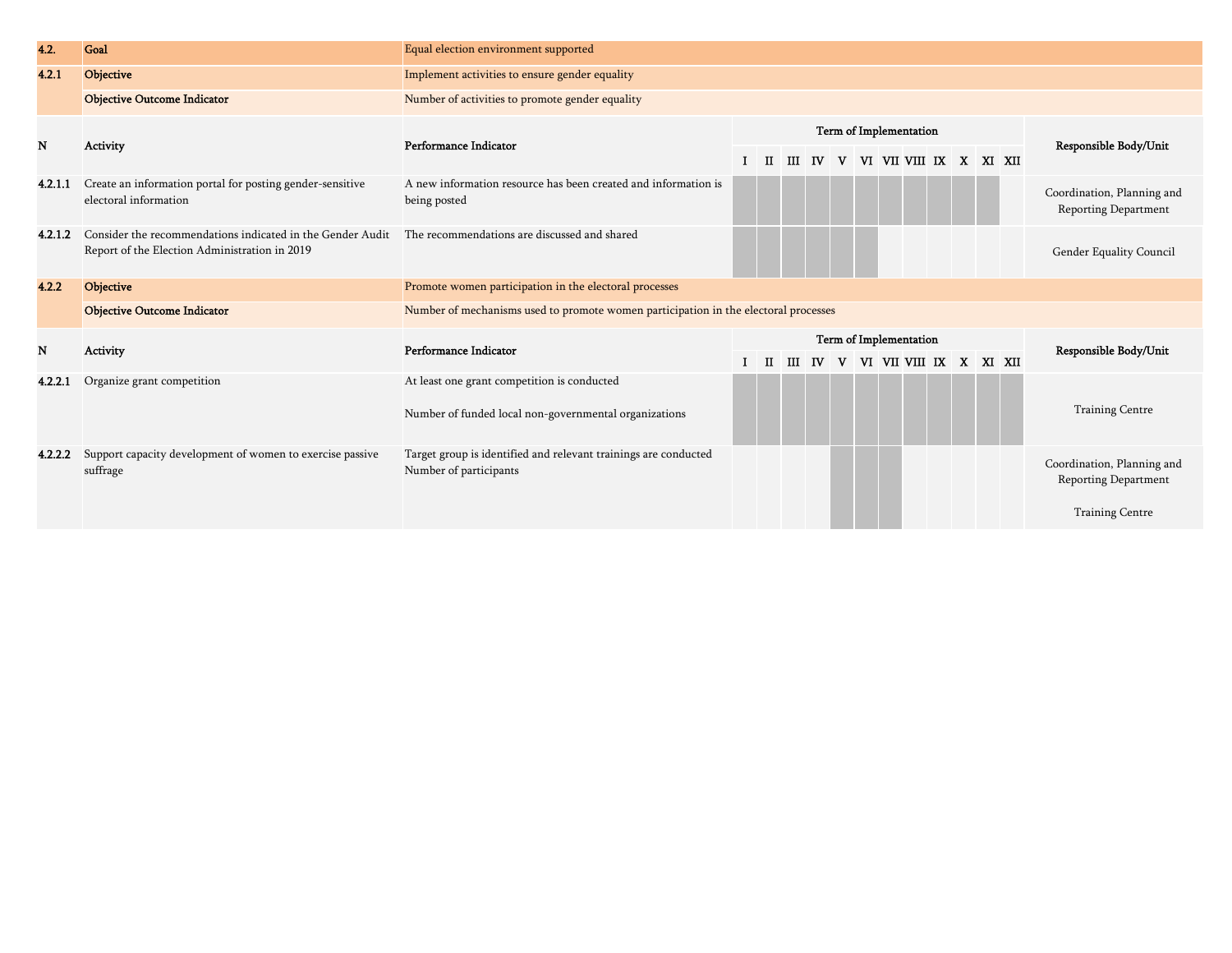|         | <b>Strategic Pillar</b>                                | <b>Effective Management and Institutional Strengthening</b>                                                                                                                                                                                                                                                                       |              |              |  |  |  |  |                        |                        |                                       |  |  |  |                                                                                                      |  |
|---------|--------------------------------------------------------|-----------------------------------------------------------------------------------------------------------------------------------------------------------------------------------------------------------------------------------------------------------------------------------------------------------------------------------|--------------|--------------|--|--|--|--|------------------------|------------------------|---------------------------------------|--|--|--|------------------------------------------------------------------------------------------------------|--|
|         |                                                        | Delivery of quality services to electoral stakeholders as a result of increased effective management and institutional excellence                                                                                                                                                                                                 |              |              |  |  |  |  |                        |                        |                                       |  |  |  |                                                                                                      |  |
| 5.1.    | <b>Goal</b>                                            | Management efficiency and quality control constantly improved                                                                                                                                                                                                                                                                     |              |              |  |  |  |  |                        |                        |                                       |  |  |  |                                                                                                      |  |
| 5.1.1   | Objective                                              | Develop quality management standard(ISO)                                                                                                                                                                                                                                                                                          |              |              |  |  |  |  |                        |                        |                                       |  |  |  |                                                                                                      |  |
|         | <b>Objective Outcome Indicator</b>                     | Develop quality management standard(ISO) is maintained and control auditis succesfully completed                                                                                                                                                                                                                                  |              |              |  |  |  |  |                        |                        |                                       |  |  |  |                                                                                                      |  |
|         |                                                        |                                                                                                                                                                                                                                                                                                                                   |              |              |  |  |  |  | Term of Implementation |                        |                                       |  |  |  |                                                                                                      |  |
| N       | Activity                                               | Performance Indicator                                                                                                                                                                                                                                                                                                             |              |              |  |  |  |  |                        |                        | I II III IV V VI VII VIII IX X XI XII |  |  |  | Responsible Body/Unit                                                                                |  |
| 5.1.1.1 | Update the documents related to quality management     | Number of meetings of Coordination Council for the<br>Development and Implementation of a Quality Management<br>System<br>The updated documents are agreed and approved                                                                                                                                                           |              |              |  |  |  |  |                        |                        |                                       |  |  |  | Coordination Council for the<br>Development and Implementation of a<br>Quality Management System     |  |
| 5.1.2   | Objective                                              | Improve risk and crisis management capability                                                                                                                                                                                                                                                                                     |              |              |  |  |  |  |                        |                        |                                       |  |  |  |                                                                                                      |  |
|         | <b>Objective Outcome Indicator</b>                     | Risks are identified and crisis management mechanisms are developed                                                                                                                                                                                                                                                               |              |              |  |  |  |  |                        |                        |                                       |  |  |  |                                                                                                      |  |
| N       | Activity                                               | Performance Indicator                                                                                                                                                                                                                                                                                                             | $\mathbf{I}$ | $\mathbf{I}$ |  |  |  |  |                        | Term of Implementation | III IV V VI VII VIII IX X XI XII      |  |  |  | Responsible Body/Unit                                                                                |  |
| 5.1.2.1 | Update risk management document                        | Risk management document is updated                                                                                                                                                                                                                                                                                               |              |              |  |  |  |  |                        |                        |                                       |  |  |  | Human Resources Management<br>Department                                                             |  |
| 5.1.3   | <b>Objective</b>                                       | Develop management efficiency via electronic tools                                                                                                                                                                                                                                                                                |              |              |  |  |  |  |                        |                        |                                       |  |  |  |                                                                                                      |  |
|         | <b>Objective Outcome Indicator</b>                     | Electronic capacity is created and adopted                                                                                                                                                                                                                                                                                        |              |              |  |  |  |  |                        |                        |                                       |  |  |  |                                                                                                      |  |
| N       | Activity                                               | Performance Indicator                                                                                                                                                                                                                                                                                                             |              | п            |  |  |  |  |                        | Term of Implementation | III IV V VI VII VIII IX X XI XII      |  |  |  | Responsible Body/Unit                                                                                |  |
| 5.1.3.1 | Implement an electronic planning and reporting program | Program is piloted<br>Gaps are revealed and eliminated<br>Changes are made into the rule of activity planning, reporting and<br>monitoring of election administration<br>The CEC Structural Units and Training Centre's I, II and III<br>quarterly reports are presented<br>Consolidated quarterly report is submitted to the CEC |              |              |  |  |  |  |                        |                        |                                       |  |  |  | Coordination, Planning and Reporting<br>Department<br>Electoral Information Technology<br>Department |  |